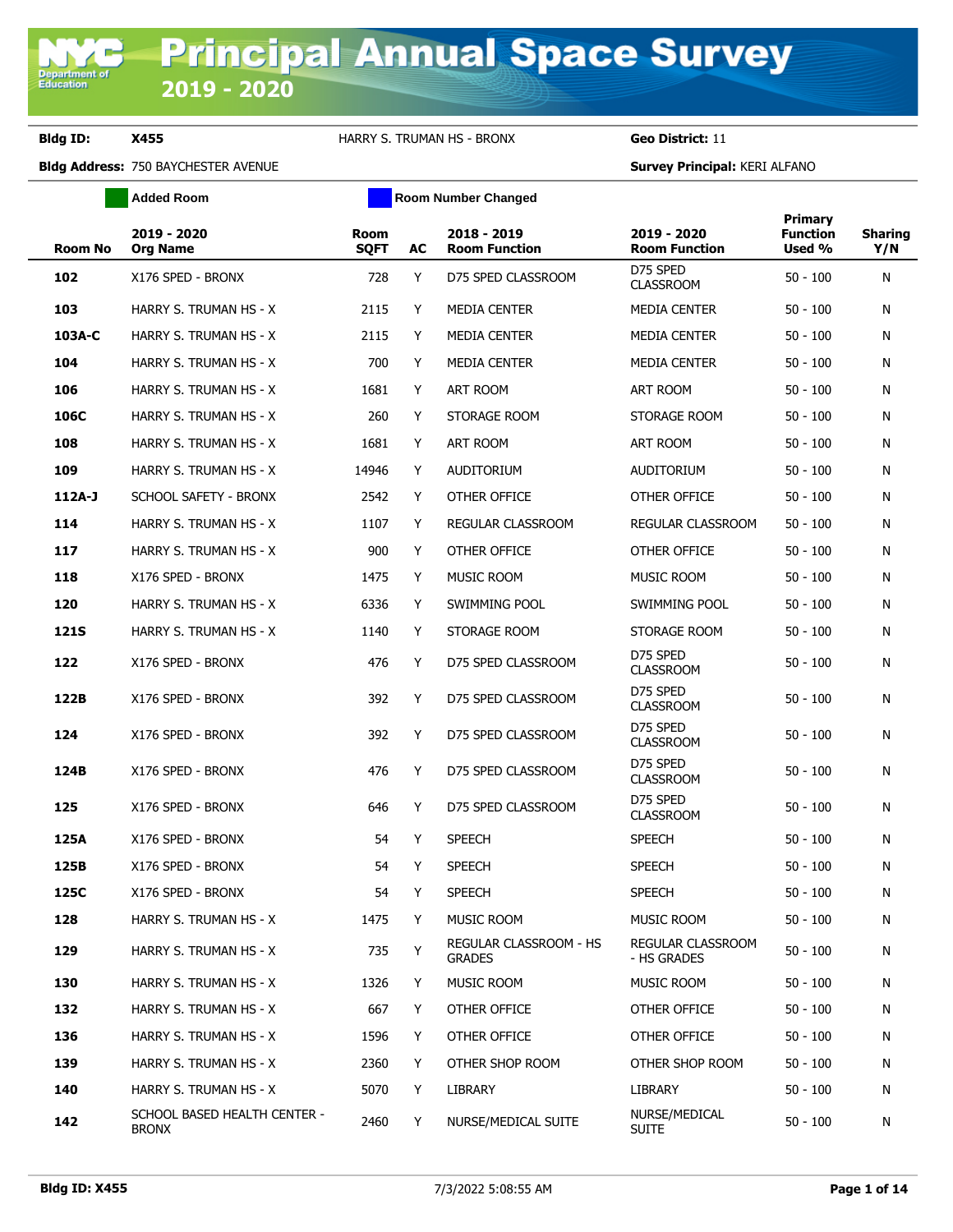**Added Room Room Room Number Changed** 

| <b>Room No</b> | 2019 - 2020<br><b>Org Name</b> | <b>Room</b><br><b>SQFT</b> | AC | 2018 - 2019<br><b>Room Function</b>     | 2019 - 2020<br><b>Room Function</b>  | Primary<br><b>Function</b><br>Used % | <b>Sharing</b><br>Y/N |
|----------------|--------------------------------|----------------------------|----|-----------------------------------------|--------------------------------------|--------------------------------------|-----------------------|
| 144            | HARRY S. TRUMAN HS - X         | 756                        | Y  | SAVE/SUSPENSION ROOM                    | SAVE/SUSPENSION<br><b>ROOM</b>       | 50 - 100                             | N                     |
| 146            | <b>SCHOOL SAFETY - BRONX</b>   | 196                        | Y  | OTHER ORGANIZATION                      | <b>OTHER</b><br>ORGANIZATION         | 50 - 100                             | N                     |
| 148            | SCHOOL FOOD SERVICE - BRONX    | 1107                       | Y  | OTHER ORGANIZATION                      | <b>OTHER</b><br>ORGANIZATION         | 50 - 100                             | N                     |
| <b>150A</b>    | X176 SPED - BRONX              | 392                        | Y  | D75 SPED CLASSROOM                      | D75 SPED<br><b>CLASSROOM</b>         | $50 - 100$                           | N                     |
| 150B           | X176 SPED - BRONX              | 756                        | Y  | D75 SPED CLASSROOM                      | D75 SPED<br><b>CLASSROOM</b>         | 50 - 100                             | N                     |
| 150C           | HARRY S. TRUMAN HS - X         | 392                        | Y  | OTHER OFFICE                            | OTHER OFFICE                         | 50 - 100                             | N                     |
| 155            | HARRY S. TRUMAN HS - X         | 3082                       | Y  | STUDENT CAFETERIA                       | STUDENT CAFETERIA                    | 50 - 100                             | N                     |
| 158            | HARRY S. TRUMAN HS - X         | 1148                       | Y  | OTHER OFFICE                            | OTHER OFFICE                         | 50 - 100                             | N                     |
| 162            | HARRY S. TRUMAN HS - X         | 675                        | Υ  | REGULAR CLASSROOM - HS<br><b>GRADES</b> | REGULAR CLASSROOM<br>- HS GRADES     | $50 - 100$                           | N                     |
| 164            | HARRY S. TRUMAN HS - X         | 756                        | Y  | OTHER SHOP ROOM                         | OTHER SHOP ROOM                      | 50 - 100                             | N                     |
| 168            | HARRY S. TRUMAN HS - X         | 182                        | Y  | <b>DEAN'S OFFICE</b>                    | <b>DEAN'S OFFICE</b>                 | 50 - 100                             | N                     |
| 214            | HARRY S. TRUMAN HS - X         | 266                        | Y  | STORAGE ROOM                            | STORAGE ROOM                         | 50 - 100                             | N                     |
| 216            | HARRY S. TRUMAN HS - X         | 396                        | Y  | <b>CONFERENCE ROOM</b>                  | CONFERENCE ROOM                      | 50 - 100                             | N                     |
| 217            | HARRY S. TRUMAN HS - X         | 600                        | Y  | STORAGE ROOM                            | STORAGE ROOM                         | 50 - 100                             | N                     |
| 218            | HARRY S. TRUMAN HS - X         | 266                        | Y  | PRINCIPAL'S OFFICE                      | PRINCIPAL'S OFFICE                   | 50 - 100                             | N                     |
| 219            | X176 SPED - BRONX              | 1044                       | Y  | <b>GENERAL/MAIN OFFICE</b>              | <b>GENERAL/MAIN</b><br><b>OFFICE</b> | 50 - 100                             | N                     |
| 219A           | X176 SPED - BRONX              | 135                        | Y  | OTHER OFFICE                            | OTHER OFFICE                         | 50 - 100                             | N                     |
| 219B           | X176 SPED - BRONX              | 126                        | Y  | OTHER OFFICE                            | OTHER OFFICE                         | 50 - 100                             | N                     |
| 219C           | X176 SPED - BRONX              | 135                        | Y  | AP'S OFFICE                             | <b>AP'S OFFICE</b>                   | 50 - 100                             | N                     |
| 219D           | X176 SPED - BRONX              | 126                        | Y  | <b>SPEECH</b>                           | <b>SPEECH</b>                        | 50 - 100                             | N                     |
| 220            | HARRY S. TRUMAN HS - X         | 392                        | Y  | PRINCIPAL'S OFFICE                      | PRINCIPAL'S OFFICE                   | 50 - 100                             | N                     |
| 221A           | X176 SPED - BRONX              | 348                        | Y  | D75 SPED CLASSROOM                      | D75 SPED<br><b>CLASSROOM</b>         | $50 - 100$                           | N                     |
| 221B           | X176 SPED - BRONX              | 377                        | Y  | D75 SPED CLASSROOM                      | D75 SPED<br><b>CLASSROOM</b>         | $50 - 100$                           | N                     |
| 223A           | X176 SPED - BRONX              | 348                        | Y  | D75 SPED CLASSROOM                      | D75 SPED<br><b>CLASSROOM</b>         | 50 - 100                             | N                     |
| 223B           | X176 SPED - BRONX              | 348                        | Y  | D75 SPED CLASSROOM                      | D75 SPED<br><b>CLASSROOM</b>         | 50 - 100                             | N                     |
| 224A           | X176 SPED - BRONX              | 266                        | Y  | D75 SPED CLASSROOM                      | D75 SPED<br><b>CLASSROOM</b>         | 50 - 100                             | N                     |
| 224B           | X176 SPED - BRONX              | 112                        | Y  | AP'S OFFICE                             | AP'S OFFICE                          | $50 - 100$                           | N                     |
| 225A           | X176 SPED - BRONX              | 348                        | Y  | D75 SPED CLASSROOM                      | D75 SPED<br><b>CLASSROOM</b>         | 50 - 100                             | N                     |
| 225B           | X176 SPED - BRONX              | 348                        | Y  | D75 SPED CLASSROOM                      | D75 SPED<br><b>CLASSROOM</b>         | $50 - 100$                           | N                     |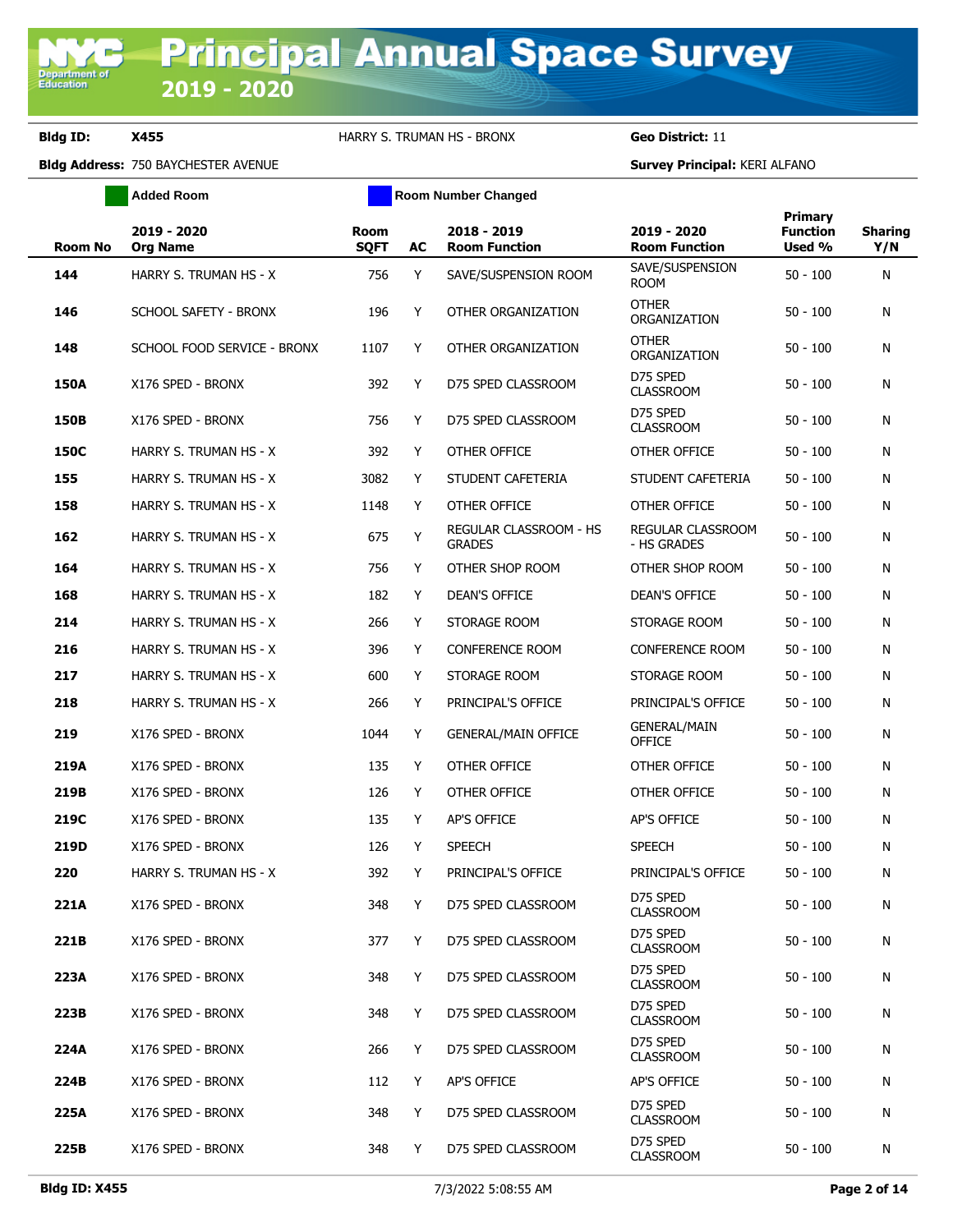**Added Room Room Room Number Changed** 

| <b>Room No</b> | 2019 - 2020<br><b>Org Name</b> | <b>Room</b><br><b>SQFT</b> | AC | 2018 - 2019<br><b>Room Function</b> | 2019 - 2020<br><b>Room Function</b>       | Primary<br><b>Function</b><br>Used % | <b>Sharing</b><br>Y/N |
|----------------|--------------------------------|----------------------------|----|-------------------------------------|-------------------------------------------|--------------------------------------|-----------------------|
| 226            | X176 SPED - BRONX              | 266                        | Y  | PRINCIPAL'S OFFICE                  | PRINCIPAL'S OFFICE                        | $50 - 100$                           | N                     |
| 227A           | X176 SPED - BRONX              | 348                        | Y  | D75 SPED CLASSROOM                  | D75 SPED<br><b>CLASSROOM</b>              | $50 - 100$                           | N                     |
| 227B           | X176 SPED - BRONX              | 377                        | Y  | D75 SPED CLASSROOM                  | D75 SPED<br><b>CLASSROOM</b>              | $50 - 100$                           | N                     |
| 228            | HARRY S. TRUMAN HS - X         | 266                        | Y  | AP'S OFFICE                         | <b>AP'S OFFICE</b>                        | $50 - 100$                           | N                     |
| 230            | HARRY S. TRUMAN HS - X         | 392                        | Y  | OTHER OFFICE                        | OTHER OFFICE                              | $50 - 100$                           | N                     |
| 248            | HARRY S. TRUMAN HS - X         | 182                        | Y  | <b>GENERAL BUILDING SUPPORT</b>     | <b>GENERAL BUILDING</b><br><b>SUPPORT</b> | $50 - 100$                           | N                     |
| 249A           | HARRY S. TRUMAN HS - X         | 405                        | Y  | OTHER OFFICE                        | OTHER OFFICE                              | $50 - 100$                           | N                     |
| 249B           | HARRY S. TRUMAN HS - X         | 585                        | Y  | <b>CONFERENCE ROOM</b>              | <b>CONFERENCE ROOM</b>                    | $50 - 100$                           | N                     |
| 250            | HARRY S. TRUMAN HS - X         | 392                        | Y  | <b>GENERAL BUILDING SUPPORT</b>     | <b>GENERAL BUILDING</b><br><b>SUPPORT</b> | $50 - 100$                           | N                     |
| 252            | HARRY S. TRUMAN HS - X         | 364                        | Y  | OTHER OFFICE                        | OTHER OFFICE                              | $50 - 100$                           | N                     |
| 254            | HARRY S. TRUMAN HS - X         | 364                        | Y  | OTHER OFFICE                        | OTHER OFFICE                              | $50 - 100$                           | N                     |
| 255            | HARRY S. TRUMAN HS - X         | 870                        | Y  | <b>RECORD ROOM</b>                  | RECORD ROOM                               | $50 - 100$                           | N                     |
| 256            | HARRY S. TRUMAN HS - X         | 616                        | Y  | <b>GUIDANCE OFFICE</b>              | <b>GUIDANCE OFFICE</b>                    | $50 - 100$                           | N                     |
| 258            | HARRY S. TRUMAN HS - X         | 729                        | Y  | <b>GENERAL/MAIN OFFICE</b>          | <b>GENERAL/MAIN</b><br><b>OFFICE</b>      | $50 - 100$                           | N                     |
| 260            | HARRY S. TRUMAN HS - X         | 364                        | Y  | OTHER OFFICE                        | OTHER OFFICE                              | $50 - 100$                           | N                     |
| 262            | HARRY S. TRUMAN HS - X         | 273                        | Y  | <b>AP'S OFFICE</b>                  | AP'S OFFICE                               | $50 - 100$                           | N                     |
| 263            | HARRY S. TRUMAN HS - X         | 855                        | Y  | ATTENDANCE OFFICE                   | ATTENDANCE OFFICE                         | $50 - 100$                           | N                     |
| 264            | HARRY S. TRUMAN HS - X         | 560                        | Y  | <b>RECORD ROOM</b>                  | RECORD ROOM                               | $50 - 100$                           | N                     |
| 268            | HARRY S. TRUMAN HS - X         | 168                        | Y  | OTHER OFFICE                        | OTHER OFFICE                              | $50 - 100$                           | N                     |
| 304A           | X176 SPED - BRONX              | 375                        | Y  | D75 SPED CLASSROOM                  | D75 SPED<br><b>CLASSROOM</b>              | $50 - 100$                           | N                     |
| 304B           | X176 SPED - BRONX              | 285                        | Y  | D75 SPED CLASSROOM                  | D75 SPED<br><b>CLASSROOM</b>              | $50 - 100$                           | N                     |
| 306A           | X176 SPED - BRONX              | 425                        | Y  | D75 SPED CLASSROOM                  | D75 SPED<br><b>CLASSROOM</b>              | $50 - 100$                           | N                     |
| 306B           | X176 SPED - BRONX              | 425                        | Y  | D75 SPED CLASSROOM                  | D75 SPED<br><b>CLASSROOM</b>              | $50 - 100$                           | N                     |
| 307A           | X176 SPED - BRONX              | 375                        | Y  | D75 SPED CLASSROOM                  | D75 SPED<br><b>CLASSROOM</b>              | $50 - 100$                           | N                     |
| 307B           | X176 SPED - BRONX              | 500                        | Y  | D75 SPED CLASSROOM                  | D75 SPED<br><b>CLASSROOM</b>              | $50 - 100$                           | N                     |
| 308A           | X176 SPED - BRONX              | 375                        | Y  | D75 SPED CLASSROOM                  | D75 SPED<br><b>CLASSROOM</b>              | $50 - 100$                           | N                     |
| 308B           | X176 SPED - BRONX              | 425                        | Y  | D75 SPED CLASSROOM                  | D75 SPED<br><b>CLASSROOM</b>              | $50 - 100$                           | N                     |
| 309            | X176 SPED - BRONX              | 750                        | Y  | D75 SPED CLASSROOM                  | D75 SPED<br><b>CLASSROOM</b>              | $50 - 100$                           | N                     |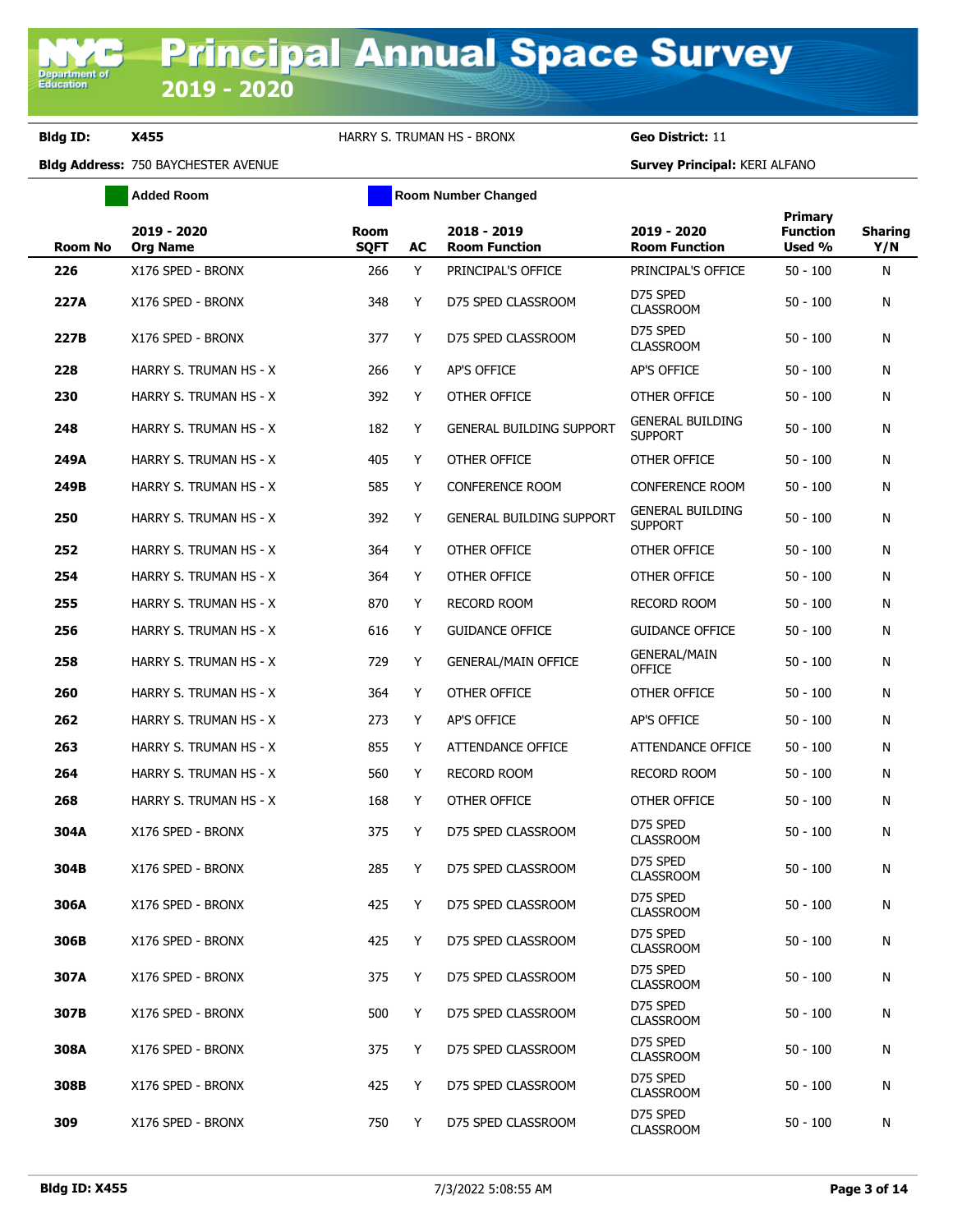**Added Room Room Room Number Changed** 

| <b>Room No</b> | 2019 - 2020<br><b>Org Name</b>      | <b>Room</b><br><b>SQFT</b> | AC | 2018 - 2019<br><b>Room Function</b> | 2019 - 2020<br><b>Room Function</b> | <b>Primary</b><br><b>Function</b><br>Used % | <b>Sharing</b><br>Y/N |
|----------------|-------------------------------------|----------------------------|----|-------------------------------------|-------------------------------------|---------------------------------------------|-----------------------|
| 310A           | X176 SPED - BRONX                   | 450                        | Y  | D75 SPED CLASSROOM                  | D75 SPED<br><b>CLASSROOM</b>        | $50 - 100$                                  | N                     |
| 310B           | X176 SPED - BRONX                   | 375                        | Y  | D75 SPED CLASSROOM                  | D75 SPED<br><b>CLASSROOM</b>        | $50 - 100$                                  | N                     |
| 316            | X176 SPED - BRONX                   | 238                        | Y  | SPECIAL ED SUPPORT                  | SPECIAL ED SUPPORT                  | $50 - 100$                                  | N                     |
| 316A           | X176 SPED - BRONX                   | 364                        | Y  | AP'S OFFICE                         | AP'S OFFICE                         | $50 - 100$                                  | N                     |
| 317            | X176 SPED - BRONX                   | 700                        | Y  | D75 SPED CLASSROOM                  | D75 SPED<br><b>CLASSROOM</b>        | $50 - 100$                                  | N                     |
| 318            | X176 SPED - BRONX                   | 364                        | Y  | <b>AP'S OFFICE</b>                  | AP'S OFFICE                         | $50 - 100$                                  | N                     |
| 318B           | HARRY S. TRUMAN HS - X              | 351                        | Y  | STORAGE ROOM                        | STORAGE ROOM                        | $50 - 100$                                  | N                     |
| 319            | X176 SPED - BRONX                   | 702                        | Y  | D75 SPED CLASSROOM                  | D75 SPED<br><b>CLASSROOM</b>        | $50 - 100$                                  | N                     |
| 320            | X176 SPED - BRONX                   | 702                        | Y  | D75 SPED CLASSROOM                  | D75 SPED<br><b>CLASSROOM</b>        | $50 - 100$                                  | N                     |
| 321            | X176 SPED - BRONX                   | 676                        | Y  | D75 SPED CLASSROOM                  | D75 SPED<br><b>CLASSROOM</b>        | $50 - 100$                                  | N                     |
| 322            | X176 SPED - BRONX                   | 676                        | Y  | D75 SPED CLASSROOM                  | D75 SPED<br><b>CLASSROOM</b>        | $50 - 100$                                  | N                     |
| 325            | X176 SPED - BRONX                   | 896                        | Y  | D75 SPED CLASSROOM                  | D75 SPED<br><b>CLASSROOM</b>        | $50 - 100$                                  | N                     |
| 325A           | X176 SPED - BRONX                   | 924                        | Y  | D75 SPED CLASSROOM                  | D75 SPED<br><b>CLASSROOM</b>        | $50 - 100$                                  | N                     |
| 325B           | X176 SPED - BRONX                   | 672                        | Y  | D75 SPED CLASSROOM                  | D75 SPED<br><b>CLASSROOM</b>        | $50 - 100$                                  | N                     |
| 325H           | X176 SPED - BRONX                   | 588                        | Y  | D75 SPED CLASSROOM                  | D75 SPED<br><b>CLASSROOM</b>        | $50 - 100$                                  | N                     |
| 326            | BRONX HEALTH SCIENCES HS - X        | 702                        | Y  | REGULAR CLASSROOM                   | REGULAR CLASSROOM                   | $50 - 100$                                  | N                     |
| 327            | BRONX HEALTH SCIENCES HS - X        | 702                        | Y  | REGULAR CLASSROOM                   | REGULAR CLASSROOM                   | $50 - 100$                                  | N                     |
| 328            | BRONX HEALTH SCIENCES HS - X        | 650                        | Y  | REGULAR CLASSROOM                   | REGULAR CLASSROOM                   | $50 - 100$                                  | N                     |
| 329            | BRONX HEALTH SCIENCES HS - X        | 700                        | Y  | <b>REGULAR CLASSROOM</b>            | REGULAR CLASSROOM                   | $50 - 100$                                  | N                     |
| 330            | <b>BRONX HEALTH SCIENCES HS - X</b> | 357                        | Y  | <b>AP'S OFFICE</b>                  | AP'S OFFICE                         | $50 - 100$                                  | N                     |
| 334            | BRONX HEALTH SCIENCES HS - X        | 728                        | Y  | REGULAR CLASSROOM                   | REGULAR CLASSROOM                   | 50 - 100                                    | N                     |
| 335            | BRONX HEALTH SCIENCES HS - X        | 700                        | Y  | REGULAR CLASSROOM                   | REGULAR CLASSROOM                   | $50 - 100$                                  | N                     |
| 336            | BRONX HEALTH SCIENCES HS - X        | 728                        | Y  | REGULAR CLASSROOM                   | REGULAR CLASSROOM                   | $50 - 100$                                  | N                     |
| 338            | BRONX HEALTH SCIENCES HS - X        | 728                        | Y  | REGULAR CLASSROOM                   | REGULAR CLASSROOM                   | $50 - 100$                                  | N                     |
| 340            | BRONX HEALTH SCIENCES HS - X        | 728                        | Y  | REGULAR CLASSROOM                   | REGULAR CLASSROOM                   | $50 - 100$                                  | N                     |
| 341            | BRONX HEALTH SCIENCES HS - X        | 1050                       | Y  | <b>REGULAR CLASSROOM</b>            | REGULAR CLASSROOM                   | $50 - 100$                                  | N                     |
| 342            | BRONX HEALTH SCIENCES HS - X        | 728                        | Y  | REGULAR CLASSROOM                   | REGULAR CLASSROOM                   | $50 - 100$                                  | N                     |
| 348            | SCHOOL FOOD SERVICE - BRONX         | 1334                       | Y  | STUDENT CAFETERIA                   | STUDENT CAFETERIA                   | $50 - 100$                                  | N                     |
| 349            | BRONX HEALTH SCIENCES HS - X        | 224                        | Y  | OTHER OFFICE                        | OTHER OFFICE                        | 50 - 100                                    | N                     |
| 349A           | BRONX HEALTH SCIENCES HS - X        | 196                        | Y  | STORAGE ROOM                        | STORAGE ROOM                        | $50 - 100$                                  | N                     |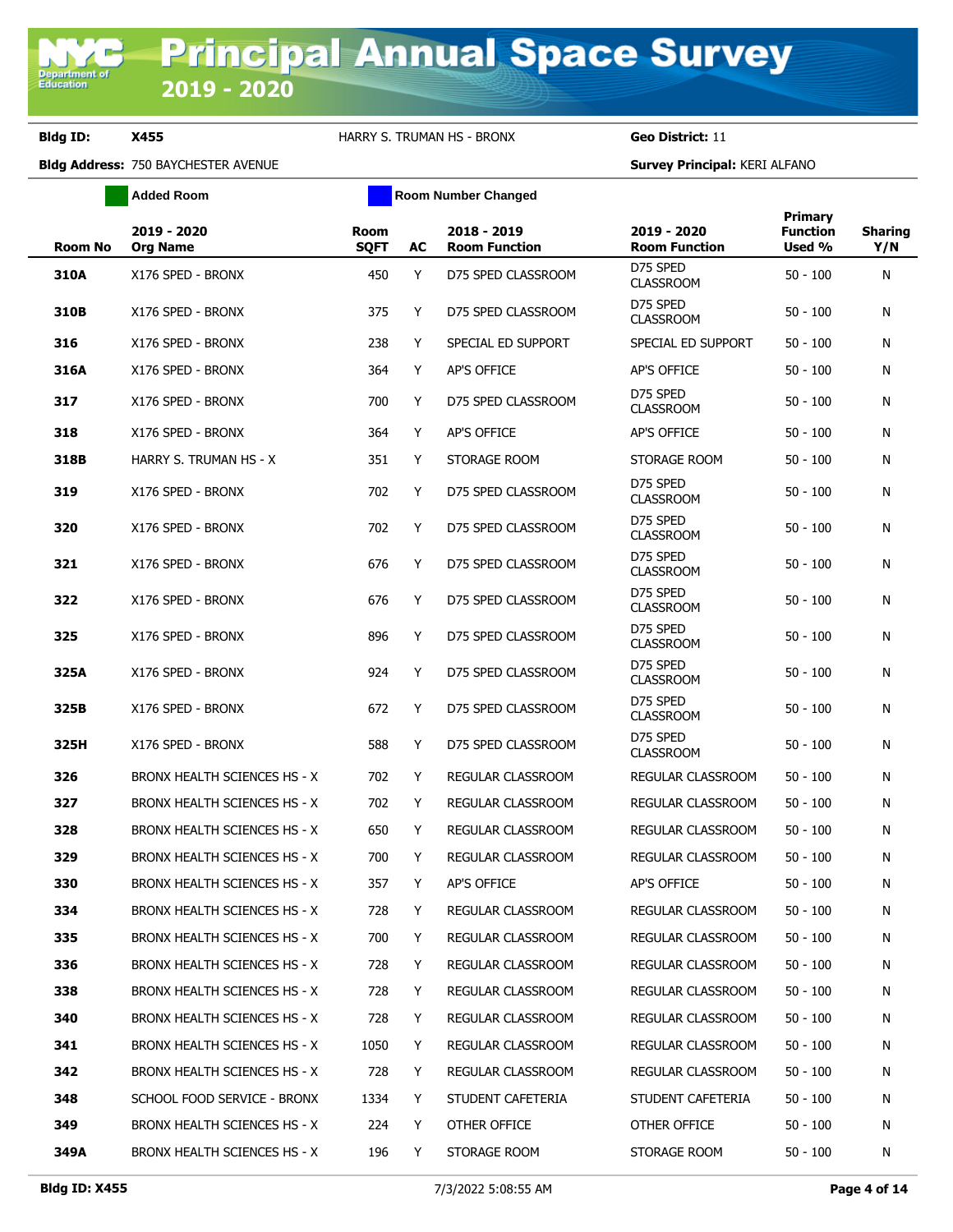**Added Room Room Room Number Changed** 

| <b>Room No</b> | 2019 - 2020<br><b>Org Name</b> | <b>Room</b><br><b>SQFT</b> | AC | 2018 - 2019<br><b>Room Function</b> | 2019 - 2020<br><b>Room Function</b>       | Primary<br><b>Function</b><br>Used % | <b>Sharing</b><br>Y/N |
|----------------|--------------------------------|----------------------------|----|-------------------------------------|-------------------------------------------|--------------------------------------|-----------------------|
| 349B           | BRONX HEALTH SCIENCES HS - X   | 195                        | Y  | STORAGE ROOM                        | STORAGE ROOM                              | $50 - 100$                           | N                     |
| 350A-C         | BRONX HEALTH SCIENCES HS - X   | 4240                       | Y  | STUDENT CAFETERIA                   | STUDENT CAFETERIA                         | $50 - 100$                           | N                     |
| 351            | BRONX HEALTH SCIENCES HS - X   | 416                        | Y  | OTHER OFFICE                        | OTHER OFFICE                              | 50 - 100                             | N                     |
| 359AB          | BRONX HEALTH SCIENCES HS - X   | 432                        | Y  | <b>GUIDANCE OFFICE</b>              | <b>GUIDANCE OFFICE</b>                    | 50 - 100                             | N                     |
| 361            | BRONX HEALTH SCIENCES HS - X   | 208                        | Y  | PRINCIPAL'S OFFICE                  | PRINCIPAL'S OFFICE                        | 50 - 100                             | N                     |
| 362            | BRONX HEALTH SCIENCES HS - X   | 936                        | Y  | REGULAR CLASSROOM                   | REGULAR CLASSROOM                         | $50 - 100$                           | N                     |
| 362A           | BRONX HEALTH SCIENCES HS - X   | 133                        | Y  | STORAGE ROOM                        | STORAGE ROOM                              | $50 - 100$                           | N                     |
| 363            | BRONX HEALTH SCIENCES HS - X   | 400                        | Y  | OTHER OFFICE                        | OTHER OFFICE                              | 50 - 100                             | N                     |
| 364            | HARRY S. TRUMAN HS - X         | 171                        | Y  | OTHER OFFICE                        | OTHER OFFICE                              | 50 - 100                             | N                     |
| 366            | HARRY S. TRUMAN HS - X         | 462                        | Y  | OTHER OFFICE                        | OTHER OFFICE                              | 50 - 100                             | N                     |
| 366A           | HARRY S. TRUMAN HS - X         | 182                        | Y  | OTHER OFFICE                        | OTHER OFFICE                              | 50 - 100                             | N                     |
| 366B           | HARRY S. TRUMAN HS - X         | 182                        | Y  | OTHER OFFICE                        | OTHER OFFICE                              | 50 - 100                             | N                     |
| 368            | BRONX HEALTH SCIENCES HS - X   | 105                        | Y  | STORAGE ROOM                        | STORAGE ROOM                              | $50 - 100$                           | N                     |
| 399            | BRONX HEALTH SCIENCES HS - X   | 65                         | Y  | <b>GENERAL BUILDING SUPPORT</b>     | <b>GENERAL BUILDING</b><br><b>SUPPORT</b> | 50 - 100                             | N                     |
| 404            | HARRY S. TRUMAN HS - X         | 952                        | Y  | SCIENCE DEMO ROOM                   | SCIENCE DEMO ROOM                         | 50 - 100                             | N                     |
| 406            | HARRY S. TRUMAN HS - X         | 325                        | Y  | SCIENCE PREP ROOM                   | SCIENCE PREP ROOM                         | 50 - 100                             | N                     |
| 407            | HARRY S. TRUMAN HS - X         | 1260                       | Y  | <b>SCIENCE LAB</b>                  | <b>SCIENCE LAB</b>                        | 50 - 100                             | N                     |
| 407A           | HARRY S. TRUMAN HS - X         | 1260                       | Y  | <b>SCIENCE LAB</b>                  | <b>SCIENCE LAB</b>                        | 50 - 100                             | N                     |
| 408            | HARRY S. TRUMAN HS - X         | 1025                       | Y  | SCIENCE PREP ROOM                   | SCIENCE PREP ROOM                         | 50 - 100                             | N                     |
| 408A           | HARRY S. TRUMAN HS - X         | 1025                       | Y  | <b>SCIENCE PREP ROOM</b>            | SCIENCE PREP ROOM                         | 50 - 100                             | N                     |
| 409            | X176 SPED - BRONX              | 720                        | Y  | D75 SPED CLASSROOM                  | D75 SPED<br><b>CLASSROOM</b>              | 50 - 100                             | N                     |
| 410            | HARRY S. TRUMAN HS - X         | 1200                       | Y  | <b>SCIENCE LAB</b>                  | <b>SCIENCE LAB</b>                        | 50 - 100                             | N                     |
| 416            | HARRY S. TRUMAN HS - X         | 238                        | Y  | OTHER OFFICE                        | OTHER OFFICE                              | 50 - 100                             | N                     |
| 417            | X176 SPED - BRONX              | 675                        | Y  | D75 SPED CLASSROOM                  | D75 SPED<br><b>CLASSROOM</b>              | $50 - 100$                           | Ν                     |
| 418            | HARRY S. TRUMAN HS - X         | 364                        | Y  | STORAGE ROOM                        | STORAGE ROOM                              | $50 - 100$                           | N                     |
| 418B           | HARRY S. TRUMAN HS - X         | 351                        | Y  | AP'S OFFICE                         | AP'S OFFICE                               | $50 - 100$                           | N                     |
| 419            | X176 SPED - BRONX              | 702                        | Y  | D75 SPED CLASSROOM                  | D75 SPED<br><b>CLASSROOM</b>              | 50 - 100                             | N                     |
| 420            | X176 SPED - BRONX              | 702                        | Y  | D75 SPED CLASSROOM                  | D75 SPED<br><b>CLASSROOM</b>              | 50 - 100                             | N                     |
| 421            | X176 SPED - BRONX              | 676                        | Y  | D75 SPED CLASSROOM                  | D75 SPED<br><b>CLASSROOM</b>              | 50 - 100                             | N                     |
| 422            | X176 SPED - BRONX              | 676                        | Y  | D75 SPED CLASSROOM                  | D75 SPED<br><b>CLASSROOM</b>              | 50 - 100                             | N                     |
| 423            | X176 SPED - BRONX              | 784                        | Y  | D75 SPED CLASSROOM                  | D75 SPED<br><b>CLASSROOM</b>              | $50 - 100$                           | N                     |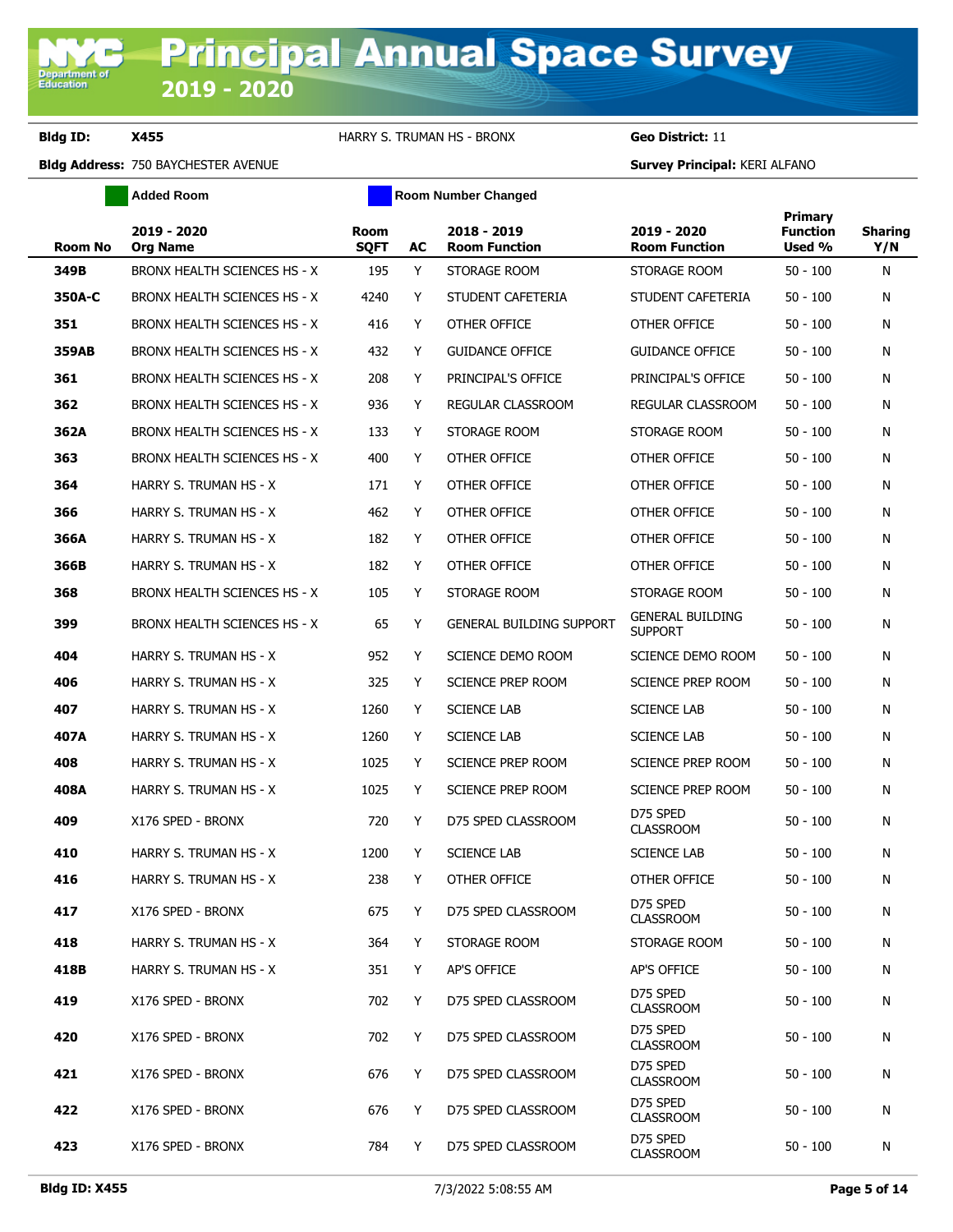**Added Room Room Room Number Changed** 

| <b>Room No</b> | 2019 - 2020<br><b>Org Name</b> | <b>Room</b><br><b>SQFT</b> | AC | 2018 - 2019<br><b>Room Function</b> | 2019 - 2020<br><b>Room Function</b>  | <b>Primary</b><br><b>Function</b><br>Used % | <b>Sharing</b><br>Y/N |
|----------------|--------------------------------|----------------------------|----|-------------------------------------|--------------------------------------|---------------------------------------------|-----------------------|
| 425            | X176 SPED - BRONX              | 756                        | Y  | D75 SPED CLASSROOM                  | D75 SPED<br><b>CLASSROOM</b>         | $50 - 100$                                  | N                     |
| 425A           | HARRY S. TRUMAN HS - X         | 169                        | Y  | OTHER OFFICE                        | OTHER OFFICE                         | $50 - 100$                                  | N                     |
| 425B           | X176 SPED - BRONX              | 784                        | Y  | OTHER OFFICE                        | OTHER OFFICE                         | $50 - 100$                                  | N                     |
| 425F-G         | HARRY S. TRUMAN HS - X         | 520                        | Y  | <b>GUIDANCE OFFICE</b>              | <b>GUIDANCE OFFICE</b>               | $50 - 100$                                  | N                     |
| 425I-J         | HARRY S. TRUMAN HS - X         | 560                        | Y  | <b>GUIDANCE OFFICE</b>              | <b>GUIDANCE OFFICE</b>               | $50 - 100$                                  | N                     |
| 426            | HARRY S. TRUMAN HS - X         | 728                        | Y  | REGULAR CLASSROOM                   | REGULAR CLASSROOM                    | $50 - 100$                                  | N                     |
| 427            | HARRY S. TRUMAN HS - X         | 702                        | Y  | REGULAR CLASSROOM                   | REGULAR CLASSROOM                    | $50 - 100$                                  | N                     |
| 428            | HARRY S. TRUMAN HS - X         | 728                        | Y  | REGULAR CLASSROOM                   | REGULAR CLASSROOM                    | $50 - 100$                                  | N                     |
| 429            | HARRY S. TRUMAN HS - X         | 700                        | Y  | REGULAR CLASSROOM                   | REGULAR CLASSROOM                    | $50 - 100$                                  | N                     |
| 430            | X176 SPED - BRONX              | 357                        | Y  | D75 SPED CLASSROOM                  | D75 SPED<br><b>CLASSROOM</b>         | $50 - 100$                                  | N                     |
| 434            | HARRY S. TRUMAN HS - X         | 728                        | Y  | REGULAR CLASSROOM                   | REGULAR CLASSROOM                    | $50 - 100$                                  | N                     |
| 435            | HARRY S. TRUMAN HS - X         | 700                        | Y  | REGULAR CLASSROOM                   | REGULAR CLASSROOM                    | $50 - 100$                                  | N                     |
| 436            | HARRY S. TRUMAN HS - X         | 700                        | Y  | REGULAR CLASSROOM                   | REGULAR CLASSROOM                    | $50 - 100$                                  | N                     |
| 438            | HARRY S. TRUMAN HS - X         | 700                        | Y  | REGULAR CLASSROOM                   | REGULAR CLASSROOM                    | $50 - 100$                                  | N                     |
| 440            | HARRY S. TRUMAN HS - X         | 756                        | Y  | REGULAR CLASSROOM                   | REGULAR CLASSROOM                    | $50 - 100$                                  | N                     |
| 441            | HARRY S. TRUMAN HS - X         | 1050                       | Y  | <b>COMPUTER LAB</b>                 | <b>COMPUTER LAB</b>                  | $50 - 100$                                  | N                     |
| 442            | HARRY S. TRUMAN HS - X         | 756                        | Y  | REGULAR CLASSROOM                   | REGULAR CLASSROOM                    | $50 - 100$                                  | N                     |
| 448            | SCHOOL FOOD SERVICE - BRONX    | 1380                       | Y  | <b>TEACHER'S CAFETERIA</b>          | <b>TEACHER'S</b><br><b>CAFETERIA</b> | $50 - 100$                                  | N                     |
| 449AB          | HARRY S. TRUMAN HS - X         | 621                        | Y  | <b>GUIDANCE OFFICE</b>              | <b>GUIDANCE OFFICE</b>               | $50 - 100$                                  | N                     |
| 450            | SCHOOL FOOD SERVICE - BRONX    | 1040                       | Y  | <b>TEACHER'S CAFETERIA</b>          | <b>TEACHER'S</b><br>CAFETERIA        | $50 - 100$                                  | N                     |
| 450A           | X176 SPED - BRONX              | 999                        | Y  | D75 SPED CLASSROOM                  | D75 SPED<br><b>CLASSROOM</b>         | $50 - 100$                                  | N                     |
| 450B           | X176 SPED - BRONX              | 999                        | Y  | D75 SPED CLASSROOM                  | D75 SPED<br><b>CLASSROOM</b>         | $50 - 100$                                  | N                     |
| 450C           | HARRY S. TRUMAN HS - X         | 962                        | Y  | REGULAR CLASSROOM                   | REGULAR CLASSROOM                    | $50 - 100$                                  | N                     |
| 451            | X176 SPED - BRONX              | 432                        | Y  | OTHER OFFICE                        | OTHER OFFICE                         | $50 - 100$                                  | N                     |
| 459            | HARRY S. TRUMAN HS - X         | 432                        | Y  | <b>GUIDANCE OFFICE</b>              | <b>GUIDANCE OFFICE</b>               | $50 - 100$                                  | N                     |
| 461            | HARRY S. TRUMAN HS - X         | 208                        | Y  | OTHER OFFICE                        | OTHER OFFICE                         | $50 - 100$                                  | N                     |
| 462            | HARRY S. TRUMAN HS - X         | 1036                       | Y  | <b>COMPUTER LAB</b>                 | <b>COMPUTER LAB</b>                  | $50 - 100$                                  | N                     |
| 462A           | HARRY S. TRUMAN HS - X         | 133                        | Y  | STORAGE ROOM                        | STORAGE ROOM                         | $50 - 100$                                  | N                     |
| 463            | X176 SPED - BRONX              | 345                        | Y  | D75 SPED CLASSROOM                  | D75 SPED<br><b>CLASSROOM</b>         | $50 - 100$                                  | N                     |
| 464            | HARRY S. TRUMAN HS - X         | 361                        | Y  | DUPLICATING/COPY ROOM               | DUPLICATING/COPY<br><b>ROOM</b>      | $50 - 100$                                  | N                     |
| 466            | HARRY S. TRUMAN HS - X         | 483                        | Y  | OTHER OFFICE                        | OTHER OFFICE                         | $50 - 100$                                  | N                     |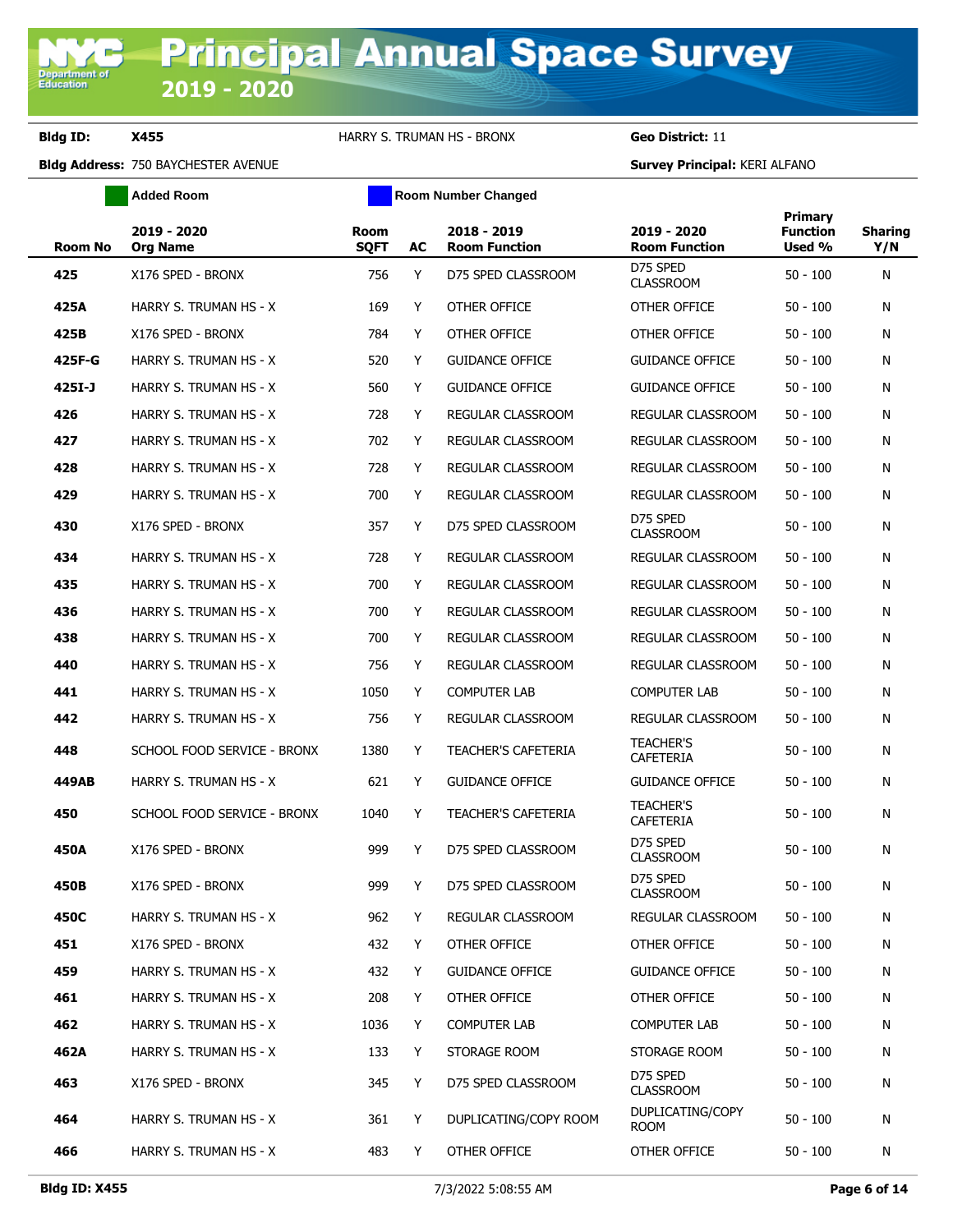**Added Room Room Room Number Changed** 

| <b>Room No</b> | 2019 - 2020<br><b>Org Name</b> | <b>Room</b><br><b>SQFT</b> | AC | 2018 - 2019<br><b>Room Function</b> | 2019 - 2020<br><b>Room Function</b>       | Primary<br><b>Function</b><br>Used % | <b>Sharing</b><br>Y/N |
|----------------|--------------------------------|----------------------------|----|-------------------------------------|-------------------------------------------|--------------------------------------|-----------------------|
| 466B           | HARRY S. TRUMAN HS - X         | 195                        | Y  | <b>TEACHER'S ROOM</b>               | <b>TEACHER'S ROOM</b>                     | $50 - 100$                           | N                     |
| 468            | HARRY S. TRUMAN HS - X         | 110                        | Y  | STORAGE ROOM                        | STORAGE ROOM                              | $50 - 100$                           | N                     |
| 4B             | HARRY S. TRUMAN HS - X         | 2340                       | Y  | <b>GYMNASIUM</b>                    | <b>GYMNASIUM</b>                          | $50 - 100$                           | N                     |
| 504            | HARRY S. TRUMAN HS - X         | 648                        | Y  | REGULAR CLASSROOM                   | REGULAR CLASSROOM                         | $50 - 100$                           | N                     |
| 505            | HARRY S. TRUMAN HS - X         | 1000                       | Y  | REGULAR CLASSROOM                   | REGULAR CLASSROOM                         | $50 - 100$                           | N                     |
| 506            | HARRY S. TRUMAN HS - X         | 702                        | Y  | REGULAR CLASSROOM                   | REGULAR CLASSROOM                         | $50 - 100$                           | N                     |
| 507            | HARRY S. TRUMAN HS - X         | 182                        | Y  | OTHER OFFICE                        | OTHER OFFICE                              | $50 - 100$                           | N                     |
| 507A           | HARRY S. TRUMAN HS - X         | 84                         | Y  | STORAGE ROOM                        | STORAGE ROOM                              | $50 - 100$                           | N                     |
| 508            | HARRY S. TRUMAN HS - X         | 729                        | Y  | REGULAR CLASSROOM                   | REGULAR CLASSROOM                         | $50 - 100$                           | N                     |
| 509            | HARRY S. TRUMAN HS - X         | 720                        | Y  | REGULAR CLASSROOM                   | REGULAR CLASSROOM                         | $50 - 100$                           | N                     |
| 510            | HARRY S. TRUMAN HS - X         | 702                        | Y  | REGULAR CLASSROOM                   | REGULAR CLASSROOM                         | $50 - 100$                           | N                     |
| 512            | HARRY S. TRUMAN HS - X         | 729                        | Y  | <b>REGULAR CLASSROOM</b>            | REGULAR CLASSROOM                         | $50 - 100$                           | N                     |
| 514            | SCHOOL SAFETY - BRONX          | 170                        | Y  | OTHER OFFICE                        | OTHER OFFICE                              | $50 - 100$                           | N                     |
| 516            | HARRY S. TRUMAN HS - X         | 1148                       | Y  | REGULAR CLASSROOM                   | REGULAR CLASSROOM                         | $50 - 100$                           | N                     |
| 517            | HARRY S. TRUMAN HS - X         | 884                        | Y  | REGULAR CLASSROOM                   | REGULAR CLASSROOM                         | $50 - 100$                           | N                     |
| 519            | HARRY S. TRUMAN HS - X         | 884                        | Y  | <b>COMPUTER LAB</b>                 | <b>COMPUTER LAB</b>                       | $50 - 100$                           | N                     |
| 520            | HARRY S. TRUMAN HS - X         | 729                        | Y  | <b>SCIENCE LAB</b>                  | <b>SCIENCE LAB</b>                        | $50 - 100$                           | N                     |
| 522            | HARRY S. TRUMAN HS - X         | 1107                       | Y  | OTHER SHOP ROOM                     | OTHER SHOP ROOM                           | $50 - 100$                           | N                     |
| 523            | HARRY S. TRUMAN HS - X         | 1092                       | Y  | <b>COMPUTER LAB</b>                 | <b>COMPUTER LAB</b>                       | $50 - 100$                           | N                     |
| 524            | HARRY S. TRUMAN HS - X         | 2106                       | Y  | HOME ECONOMICS                      | <b>HOME ECONOMICS</b>                     | $50 - 100$                           | N                     |
| 525            | HARRY S. TRUMAN HS - X         | 702                        | Y  | REGULAR CLASSROOM                   | REGULAR CLASSROOM                         | $50 - 100$                           | N                     |
| 527            | HARRY S. TRUMAN HS - X         | 729                        | Y  | REGULAR CLASSROOM                   | REGULAR CLASSROOM                         | $50 - 100$                           | N                     |
| 529            | HARRY S. TRUMAN HS - X         | 729                        | Y  | REGULAR CLASSROOM                   | REGULAR CLASSROOM                         | $50 - 100$                           | N                     |
| 530            | HARRY S. TRUMAN HS - X         | 224                        | Y  | STORAGE ROOM                        | STORAGE ROOM                              | $50 - 100$                           | N                     |
| 534            | HARRY S. TRUMAN HS - X         | 729                        | Υ  | REGULAR CLASSROOM                   | REGULAR CLASSROOM                         | $50 - 100$                           | N                     |
| 535            | HARRY S. TRUMAN HS - X         | 700                        | Y  | REGULAR CLASSROOM                   | <b>REGULAR CLASSROOM</b>                  | $50 - 100$                           | N                     |
| 536            | HARRY S. TRUMAN HS - X         | 702                        | Y  | REGULAR CLASSROOM                   | REGULAR CLASSROOM                         | $50 - 100$                           | N                     |
| 538            | HARRY S. TRUMAN HS - X         | 729                        | Y  | REGULAR CLASSROOM                   | REGULAR CLASSROOM                         | $50 - 100$                           | N                     |
| 540            | HARRY S. TRUMAN HS - X         | 729                        | Y  | REGULAR CLASSROOM                   | REGULAR CLASSROOM                         | $50 - 100$                           | N                     |
| 541A           | HARRY S. TRUMAN HS - X         | 98                         | Y  | <b>GENERAL BUILDING SUPPORT</b>     | <b>GENERAL BUILDING</b><br><b>SUPPORT</b> | $50 - 100$                           | N                     |
| 542            | HARRY S. TRUMAN HS - X         | 729                        | Y  | REGULAR CLASSROOM                   | REGULAR CLASSROOM                         | $50 - 100$                           | N                     |
| 548            | HARRY S. TRUMAN HS - X         | 578                        | Y  | AP'S OFFICE                         | AP'S OFFICE                               | $50 - 100$                           | N                     |
| 551            | HARRY S. TRUMAN HS - X         | 1107                       | Y  | <b>COMPUTER LAB</b>                 | <b>COMPUTER LAB</b>                       | $50 - 100$                           | N                     |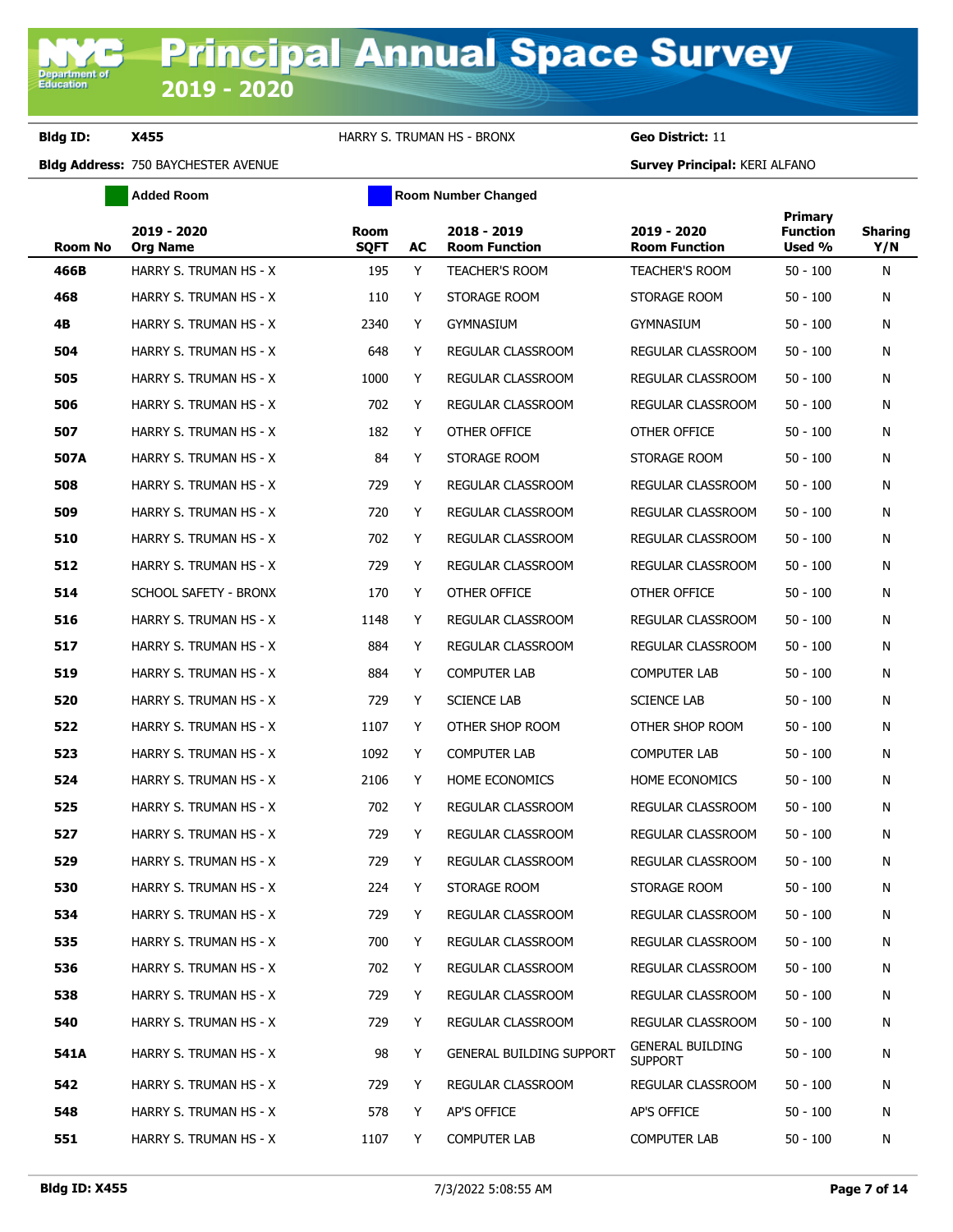**Added Room Room Room Number Changed** 

| <b>Room No</b> | 2019 - 2020<br><b>Org Name</b> | Room<br><b>SQFT</b> | AC | 2018 - 2019<br><b>Room Function</b> | 2019 - 2020<br><b>Room Function</b> | Primary<br><b>Function</b><br>Used % | <b>Sharing</b><br>Y/N |
|----------------|--------------------------------|---------------------|----|-------------------------------------|-------------------------------------|--------------------------------------|-----------------------|
| 551A           | HARRY S. TRUMAN HS - X         | 338                 | Y  | STORAGE ROOM                        | STORAGE ROOM                        | $50 - 100$                           | N                     |
| 553            | HARRY S. TRUMAN HS - X         | 638                 | Y  | REGULAR CLASSROOM                   | REGULAR CLASSROOM                   | $50 - 100$                           | N                     |
| 555            | HARRY S. TRUMAN HS - X         | 2296                | Y  | STORAGE ROOM                        | STORAGE ROOM                        | $50 - 100$                           | N                     |
| 562            | HARRY S. TRUMAN HS - X         | 975                 | Y  | REGULAR CLASSROOM                   | REGULAR CLASSROOM                   | $50 - 100$                           | N                     |
| 566            | HARRY S. TRUMAN HS - X         | 665                 | Y  | STORAGE ROOM                        | STORAGE ROOM                        | $50 - 100$                           | N                     |
| 604            | HARRY S. TRUMAN HS - X         | 744                 | Y  | <b>SCIENCE LAB</b>                  | <b>SCIENCE LAB</b>                  | $50 - 100$                           | N                     |
| 606            | HARRY S. TRUMAN HS - X         | 806                 | Y  | <b>SCIENCE PREP ROOM</b>            | <b>SCIENCE PREP ROOM</b>            | $50 - 100$                           | N                     |
| 607            | HARRY S. TRUMAN HS - X         | 1035                | Y  | <b>SCIENCE LAB</b>                  | <b>SCIENCE LAB</b>                  | $50 - 100$                           | N                     |
| 608            | HARRY S. TRUMAN HS - X         | 832                 | Υ  | SCIENCE DEMO ROOM                   | SCIENCE DEMO ROOM                   | $50 - 100$                           | N                     |
| 609            | HARRY S. TRUMAN HS - X         | 720                 | Y  | SCIENCE DEMO ROOM                   | SCIENCE DEMO ROOM                   | $50 - 100$                           | N                     |
| 610            | HARRY S. TRUMAN HS - X         | 832                 | Y  | <b>SCIENCE DEMO ROOM</b>            | SCIENCE DEMO ROOM                   | $50 - 100$                           | N                     |
| 616            | HARRY S. TRUMAN HS - X         | 238                 | Y  | STORAGE ROOM                        | STORAGE ROOM                        | $50 - 100$                           | N                     |
| 617            | HARRY S. TRUMAN HS - X         | 625                 | Y  | <b>REGULAR CLASSROOM</b>            | REGULAR CLASSROOM                   | $50 - 100$                           | N                     |
| 618            | HARRY S. TRUMAN HS - X         | 364                 | Y  | AP'S OFFICE                         | AP'S OFFICE                         | $50 - 100$                           | N                     |
| 618B           | HARRY S. TRUMAN HS - X         | 338                 | Y  | OTHER OFFICE                        | OTHER OFFICE                        | $50 - 100$                           | N                     |
| 619            | X176 SPED - BRONX              | 650                 | Y  | D75 SPED CLASSROOM                  | D75 SPED<br><b>CLASSROOM</b>        | $50 - 100$                           | N                     |
| 620            | HARRY S. TRUMAN HS - X         | 600                 | Υ  | REGULAR CLASSROOM                   | REGULAR CLASSROOM                   | $50 - 100$                           | N                     |
| 621            | X176 SPED - BRONX              | 650                 | Y  | D75 SPED CLASSROOM                  | D75 SPED<br><b>CLASSROOM</b>        | $50 - 100$                           | N                     |
| 622            | HARRY S. TRUMAN HS - X         | 1242                | Y  | <b>COURT ROOM</b>                   | COURT ROOM                          | $50 - 100$                           | N                     |
| 625            | HARRY S. TRUMAN HS - X         | 2835                | Y  | LIBRARY                             | LIBRARY                             | $50 - 100$                           | N                     |
| 626            | HARRY S. TRUMAN HS - X         | 702                 | Y  | <b>REGULAR CLASSROOM</b>            | REGULAR CLASSROOM                   | $50 - 100$                           | N                     |
| 627            | HARRY S. TRUMAN HS - X         | 702                 | Y  | REGULAR CLASSROOM                   | <b>REGULAR CLASSROOM</b>            | $50 - 100$                           | N                     |
| 628            | HARRY S. TRUMAN HS - X         | 728                 | Y  | REGULAR CLASSROOM                   | REGULAR CLASSROOM                   | $50 - 100$                           | N                     |
| 629            | HARRY S. TRUMAN HS - X         | 700                 | Y  | REGULAR CLASSROOM                   | REGULAR CLASSROOM                   | $50 - 100$                           | N                     |
| 630            | X176 SPED - BRONX              | 357                 | Y  | D75 SPED CLASSROOM                  | D75 SPED<br><b>CLASSROOM</b>        | $50 - 100$                           | N                     |
| 634            | HARRY S. TRUMAN HS - X         | 728                 | Y  | REGULAR CLASSROOM                   | REGULAR CLASSROOM                   | $50 - 100$                           | N                     |
| 635            | HARRY S. TRUMAN HS - X         | 700                 | Y  | REGULAR CLASSROOM                   | REGULAR CLASSROOM                   | $50 - 100$                           | N                     |
| 636            | HARRY S. TRUMAN HS - X         | 728                 | Y  | REGULAR CLASSROOM                   | REGULAR CLASSROOM                   | 50 - 100                             | N                     |
| 638            | HARRY S. TRUMAN HS - X         | 650                 | Y  | REGULAR CLASSROOM                   | REGULAR CLASSROOM                   | $50 - 100$                           | N                     |
| 640            | HARRY S. TRUMAN HS - X         | 700                 | Y  | REGULAR CLASSROOM                   | REGULAR CLASSROOM                   | $50 - 100$                           | N                     |
| 641            | HARRY S. TRUMAN HS - X         | 1092                | Y  | <b>REGULAR CLASSROOM</b>            | REGULAR CLASSROOM                   | $50 - 100$                           | N                     |
| 642            | HARRY S. TRUMAN HS - X         | 728                 | Y  | REGULAR CLASSROOM                   | REGULAR CLASSROOM                   | 50 - 100                             | N                     |
| 648            | HARRY S. TRUMAN HS - X         | 1012                | Y  | FUNDED - OTHER                      | FUNDED - OTHER                      | $50 - 100$                           | N                     |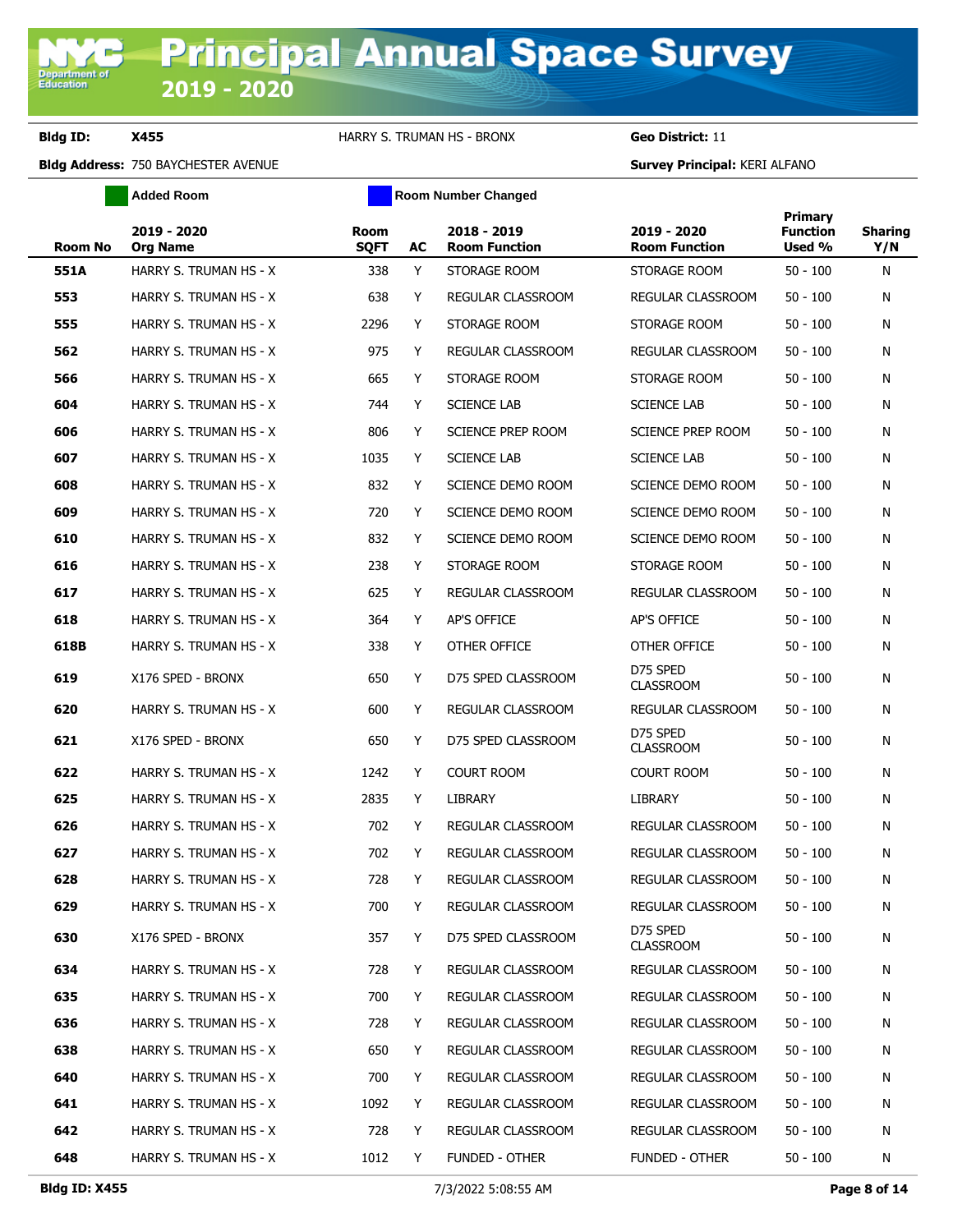**Added Room Room Room Number Changed** 

| <b>Room No</b> | 2019 - 2020<br><b>Org Name</b> | Room<br><b>SQFT</b> | AC | 2018 - 2019<br><b>Room Function</b> | 2019 - 2020<br><b>Room Function</b>       | <b>Primary</b><br><b>Function</b><br>Used % | <b>Sharing</b><br>Y/N |
|----------------|--------------------------------|---------------------|----|-------------------------------------|-------------------------------------------|---------------------------------------------|-----------------------|
| 649            | HARRY S. TRUMAN HS - X         | 656                 | Y  | STORAGE ROOM                        | STORAGE ROOM                              | $50 - 100$                                  | N                     |
| 650            | HARRY S. TRUMAN HS - X         | 925                 | Y  | <b>HOME ECONOMICS</b>               | <b>HOME ECONOMICS</b>                     | 50 - 100                                    | N                     |
| 650A           | HARRY S. TRUMAN HS - X         | 888                 | Y  | <b>HOME ECONOMICS</b>               | <b>HOME ECONOMICS</b>                     | 50 - 100                                    | N                     |
| 650B           | X176 SPED - BRONX              | 925                 | Y  | D75 SPED CLASSROOM                  | D75 SPED<br><b>CLASSROOM</b>              | 50 - 100                                    | N                     |
| 650C           | HARRY S. TRUMAN HS - X         | 925                 | Y  | REGULAR CLASSROOM                   | <b>REGULAR CLASSROOM</b>                  | 50 - 100                                    | N                     |
| 651            | X176 SPED - BRONX              | 432                 | Y  | D75 SPED CLASSROOM                  | D75 SPED<br><b>CLASSROOM</b>              | 50 - 100                                    | N                     |
| 659            | HARRY S. TRUMAN HS - X         | 459                 | Y  | <b>SBST</b>                         | <b>SBST</b>                               | 50 - 100                                    | N                     |
| 661            | HARRY S. TRUMAN HS - X         | 208                 | Y  | SOCIAL WORKER/COUNSELOR             | <b>SOCIAL</b><br>WORKER/COUNSELOR         | 50 - 100                                    | N                     |
| 662            | HARRY S. TRUMAN HS - X         | 1026                | Y  | <b>COMPUTER LAB</b>                 | <b>COMPUTER LAB</b>                       | 50 - 100                                    | N                     |
| 662A           | HARRY S. TRUMAN HS - X         | 133                 | Y  | <b>GENERAL BUILDING SUPPORT</b>     | <b>GENERAL BUILDING</b><br><b>SUPPORT</b> | 50 - 100                                    | N                     |
| 663            | X176 SPED - BRONX              | 300                 | Y  | D75 SPED CLASSROOM                  | D75 SPED<br><b>CLASSROOM</b>              | $50 - 100$                                  | N                     |
| 664            | HARRY S. TRUMAN HS - X         | 152                 | Y  | STORAGE ROOM                        | STORAGE ROOM                              | 50 - 100                                    | N                     |
| 666            | HARRY S. TRUMAN HS - X         | 462                 | Y  | OTHER OFFICE                        | OTHER OFFICE                              | 50 - 100                                    | N                     |
| 666A           | HARRY S. TRUMAN HS - X         | 182                 | Y  | OTHER OFFICE                        | OTHER OFFICE                              | 50 - 100                                    | N                     |
| 666B           | HARRY S. TRUMAN HS - X         | 182                 | Y  | OTHER OFFICE                        | OTHER OFFICE                              | 50 - 100                                    | N                     |
| 668            | HARRY S. TRUMAN HS - X         | 208                 | Y  | STORAGE ROOM                        | STORAGE ROOM                              | 50 - 100                                    | N                     |
| 704            | HARRY S. TRUMAN HS - X         | 744                 | Y  | SCIENCE DEMO ROOM                   | SCIENCE DEMO ROOM                         | 50 - 100                                    | N                     |
| 706            | HARRY S. TRUMAN HS - X         | 891                 | Y  | SCIENCE PREP ROOM                   | SCIENCE PREP ROOM                         | $50 - 100$                                  | N                     |
| 707            | HARRY S. TRUMAN HS - X         | 1107                | Y  | <b>SCIENCE LAB</b>                  | <b>SCIENCE LAB</b>                        | $50 - 100$                                  | N                     |
| 708            | HARRY S. TRUMAN HS - X         | 832                 | Y  | SCIENCE DEMO ROOM                   | SCIENCE DEMO ROOM                         | $50 - 100$                                  | N                     |
| 709            | HARRY S. TRUMAN HS - X         | 696                 | Y  | SCIENCE DEMO ROOM                   | SCIENCE DEMO ROOM                         | $50 - 100$                                  | N                     |
| 710            | HARRY S. TRUMAN HS - X         | 884                 | Y  | SCIENCE DEMO ROOM                   | SCIENCE DEMO ROOM                         | $50 - 100$                                  | N                     |
| 716            | HARRY S. TRUMAN HS - X         | 238                 | Y  | STORAGE ROOM                        | STORAGE ROOM                              | $50 - 100$                                  | N                     |
| 717            | HARRY S. TRUMAN HS - X         | 650                 | Y  | REGULAR CLASSROOM                   | REGULAR CLASSROOM                         | 50 - 100                                    | N                     |
| 718            | HARRY S. TRUMAN HS - X         | 364                 | Y  | AP'S OFFICE                         | AP'S OFFICE                               | 50 - 100                                    | N                     |
| 718B           | HARRY S. TRUMAN HS - X         | 351                 | Y  | OTHER OFFICE                        | OTHER OFFICE                              | 50 - 100                                    | N                     |
| 719            | HARRY S. TRUMAN HS - X         | 650                 | Y  | REGULAR CLASSROOM                   | REGULAR CLASSROOM                         | $50 - 100$                                  | N                     |
| 720            | HARRY S. TRUMAN HS - X         | 650                 | Y  | REGULAR CLASSROOM                   | REGULAR CLASSROOM                         | 50 - 100                                    | N                     |
| 721            | HARRY S. TRUMAN HS - X         | 702                 | Y  | REGULAR CLASSROOM                   | REGULAR CLASSROOM                         | $50 - 100$                                  | N                     |
| 722            | HARRY S. TRUMAN HS - X         | 702                 | Y  | REGULAR CLASSROOM                   | REGULAR CLASSROOM                         | $50 - 100$                                  | N                     |
| 725            | HARRY S. TRUMAN HS - X         | 154                 | Y  | OTHER OFFICE                        | OTHER OFFICE                              | $50 - 100$                                  | N                     |
| 725A           | HARRY S. TRUMAN HS - X         | 560                 | Y  | <b>HEARING/VISION</b>               | HEARING/VISION                            | $50 - 100$                                  | N                     |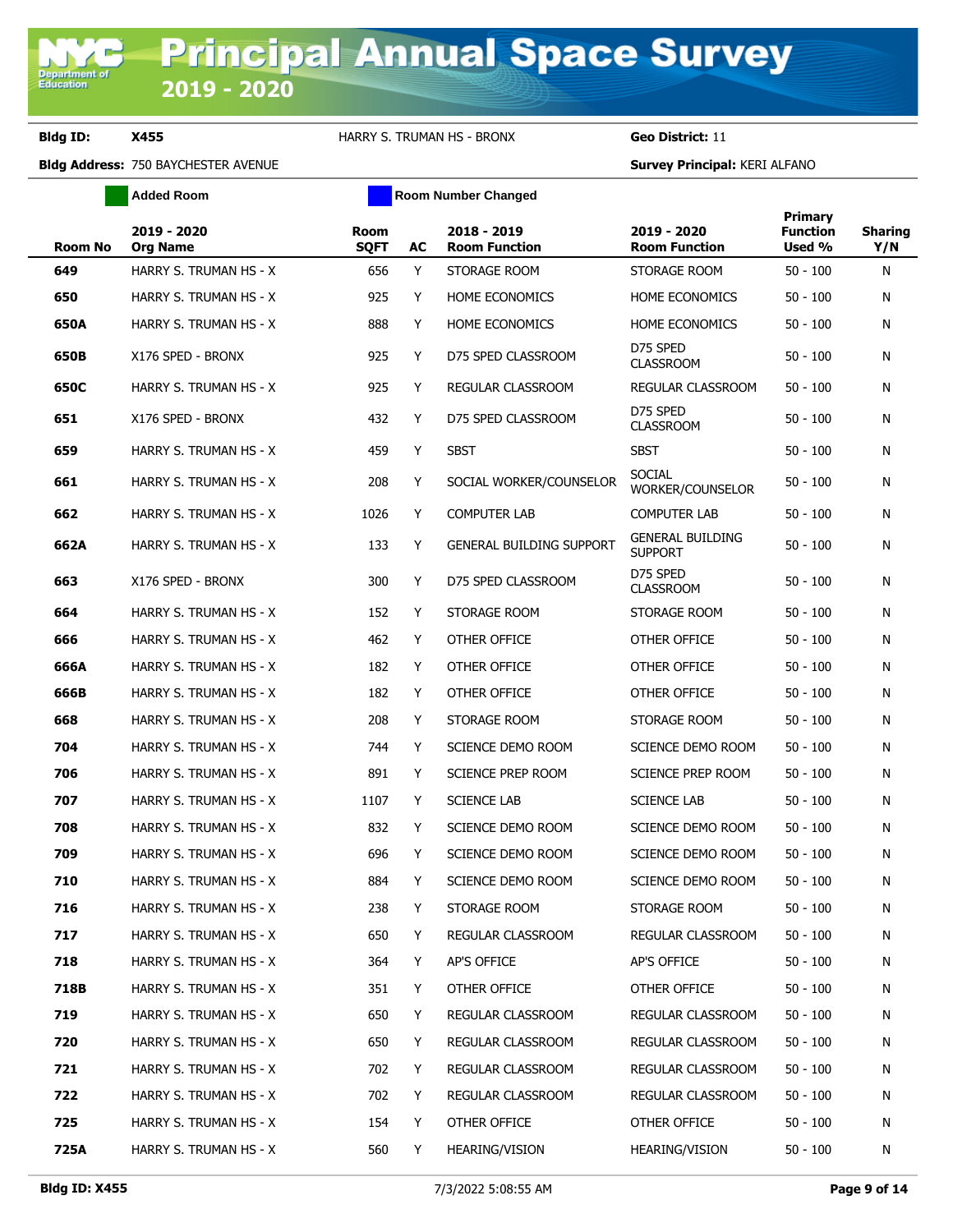**Added Room Room Room Number Changed** 

| <b>Room No</b> | 2019 - 2020<br><b>Org Name</b> | <b>Room</b><br><b>SQFT</b> | AC | 2018 - 2019<br><b>Room Function</b> | 2019 - 2020<br><b>Room Function</b> | Primary<br><b>Function</b><br>Used % | <b>Sharing</b><br>Y/N |
|----------------|--------------------------------|----------------------------|----|-------------------------------------|-------------------------------------|--------------------------------------|-----------------------|
| 725B           | HARRY S. TRUMAN HS - X         | 560                        | Y  | <b>HEARING/VISION</b>               | <b>HEARING/VISION</b>               | $50 - 100$                           | N                     |
| 725C           | HARRY S. TRUMAN HS - X         | 560                        | Y  | <b>HEARING/VISION</b>               | HEARING/VISION                      | $50 - 100$                           | N                     |
| 725D           | HARRY S. TRUMAN HS - X         | 690                        | Y  | <b>HEARING/VISION</b>               | HEARING/VISION                      | $50 - 100$                           | N                     |
| 725E           | HARRY S. TRUMAN HS - X         | 224                        | Y  | OTHER OFFICE                        | OTHER OFFICE                        | $50 - 100$                           | N                     |
| 726            | HARRY S. TRUMAN HS - X         | 702                        | Y  | <b>REGULAR CLASSROOM</b>            | REGULAR CLASSROOM                   | $50 - 100$                           | N                     |
| 727            | HARRY S. TRUMAN HS - X         | 650                        | Y  | REGULAR CLASSROOM                   | REGULAR CLASSROOM                   | $50 - 100$                           | N                     |
| 728            | HARRY S. TRUMAN HS - X         | 700                        | Y  | REGULAR CLASSROOM                   | REGULAR CLASSROOM                   | $50 - 100$                           | N                     |
| 729            | HARRY S. TRUMAN HS - X         | 700                        | Y  | REGULAR CLASSROOM                   | REGULAR CLASSROOM                   | $50 - 100$                           | N                     |
| 730            | HARRY S. TRUMAN HS - X         | 357                        | Y  | <b>HEARING/VISION</b>               | HEARING/VISION                      | $50 - 100$                           | N                     |
| 734            | HARRY S. TRUMAN HS - X         | 700                        | Y  | REGULAR CLASSROOM                   | REGULAR CLASSROOM                   | $50 - 100$                           | N                     |
| 735            | HARRY S. TRUMAN HS - X         | 700                        | Y  | REGULAR CLASSROOM                   | REGULAR CLASSROOM                   | $50 - 100$                           | N                     |
| 736            | HARRY S. TRUMAN HS - X         | 728                        | Y  | REGULAR CLASSROOM                   | REGULAR CLASSROOM                   | $50 - 100$                           | N                     |
| 738            | HARRY S. TRUMAN HS - X         | 728                        | Y  | REGULAR CLASSROOM                   | REGULAR CLASSROOM                   | $50 - 100$                           | N                     |
| 740            | HARRY S. TRUMAN HS - X         | 728                        | Y  | REGULAR CLASSROOM                   | REGULAR CLASSROOM                   | $50 - 100$                           | N                     |
| 741            | HARRY S. TRUMAN HS - X         | 1050                       | Y  | REGULAR CLASSROOM                   | REGULAR CLASSROOM                   | $50 - 100$                           | N                     |
| 742            | HARRY S. TRUMAN HS - X         | 700                        | Y  | REGULAR CLASSROOM                   | REGULAR CLASSROOM                   | $50 - 100$                           | N                     |
| 748            | SCHOOL FOOD SERVICE - BRONX    | 1472                       | Y  | <b>KITCHEN</b>                      | <b>KITCHEN</b>                      | $50 - 100$                           | N                     |
| 749            | HARRY S. TRUMAN HS - X         | 656                        | Y  | OTHER OFFICE                        | OTHER OFFICE                        | $50 - 100$                           | N                     |
| 750A-C         | HARRY S. TRUMAN HS - X         | 3922                       | Y  | REGULAR CLASSROOM                   | REGULAR CLASSROOM                   | $50 - 100$                           | N                     |
| 751            | HARRY S. TRUMAN HS - X         | 416                        | Y  | OTHER OFFICE                        | OTHER OFFICE                        | $50 - 100$                           | N                     |
| 759A-B         | HARRY S. TRUMAN HS - X         | 432                        | Y  | <b>SBST</b>                         | <b>SBST</b>                         | $50 - 100$                           | N                     |
| 761            | HARRY S. TRUMAN HS - X         | 208                        | Y  | <b>SBST</b>                         | <b>SBST</b>                         | $50 - 100$                           | N                     |
| 762            | HARRY S. TRUMAN HS - X         | 1026                       | Y  | <b>COMPUTER LAB</b>                 | <b>COMPUTER LAB</b>                 | $50 - 100$                           | N                     |
| 762A           | HARRY S. TRUMAN HS - X         | 133                        | Y  | STORAGE ROOM                        | STORAGE ROOM                        | $50 - 100$                           | N                     |
| 763            | HARRY S. TRUMAN HS - X         | 300                        | Y  | OTHER OFFICE                        | OTHER OFFICE                        | $50 - 100$                           | N                     |
| 764            | HARRY S. TRUMAN HS - X         | 180                        | Y  | DUPLICATING/COPY ROOM               | DUPLICATING/COPY<br><b>ROOM</b>     | $50 - 100$                           | N                     |
| 766            | HARRY S. TRUMAN HS - X         | 462                        | Y  | OTHER OFFICE                        | OTHER OFFICE                        | $50 - 100$                           | N                     |
| 766B           | HARRY S. TRUMAN HS - X         | 169                        | Y  | <b>TEACHER'S ROOM</b>               | <b>TEACHER'S ROOM</b>               | $50 - 100$                           | N                     |
| 768            | HARRY S. TRUMAN HS - X         | 105                        | Y  | STORAGE ROOM                        | STORAGE ROOM                        | $50 - 100$                           | N                     |
| <b>B02</b>     | HARRY S. TRUMAN HS - X         | 2324                       | Y  | STORAGE ROOM                        | STORAGE ROOM                        | $50 - 100$                           | N                     |
| <b>B03</b>     | HARRY S. TRUMAN HS - X         | 1595                       | Y  | STORAGE ROOM                        | STORAGE ROOM                        | $50 - 100$                           | N                     |
| <b>B04</b>     | HARRY S. TRUMAN HS - X         | 2324                       | Y  | OTHER OFFICE                        | OTHER OFFICE                        | $50 - 100$                           | N                     |
| <b>B05</b>     | HARRY S. TRUMAN HS - X         | 340                        | Y  | STORAGE ROOM                        | STORAGE ROOM                        | $50 - 100$                           | N                     |
|                |                                |                            |    |                                     |                                     |                                      |                       |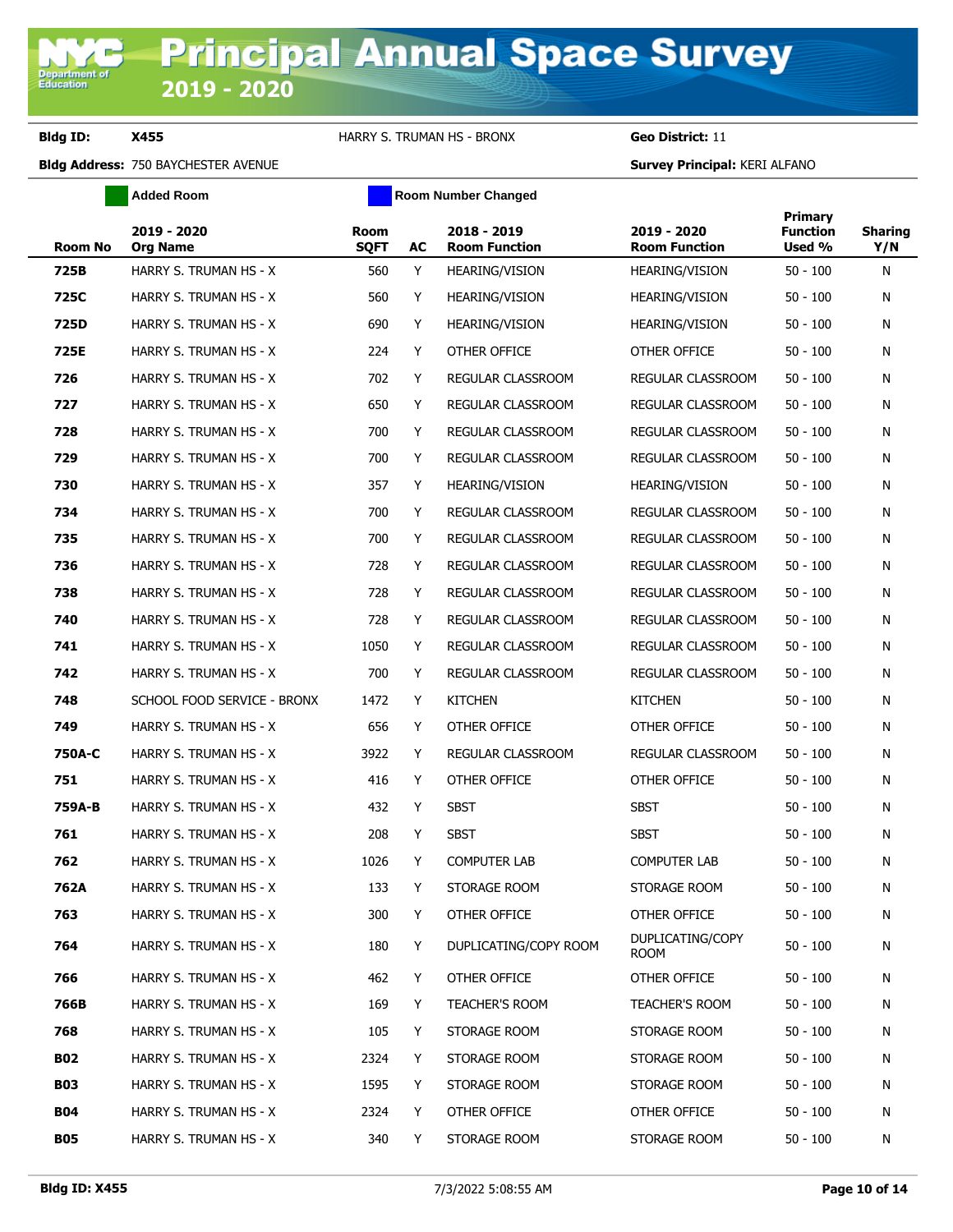**Added Room Room Room Number Changed** 

| <b>Room No</b> | 2019 - 2020<br><b>Org Name</b> | Room<br><b>SQFT</b> | AC | 2018 - 2019<br><b>Room Function</b> | 2019 - 2020<br><b>Room Function</b>       | Primary<br><b>Function</b><br>Used % | <b>Sharing</b><br>Y/N |
|----------------|--------------------------------|---------------------|----|-------------------------------------|-------------------------------------------|--------------------------------------|-----------------------|
| <b>B06</b>     | HARRY S. TRUMAN HS - X         | 729                 | Y  | OTHER SHOP ROOM                     | OTHER SHOP ROOM                           | $50 - 100$                           | N                     |
| <b>B08</b>     | X176 SPED - BRONX              | 2324                | Y  | WOOD/CARPENTRY SHOP                 | WOOD/CARPENTRY<br><b>SHOP</b>             | $50 - 100$                           | N                     |
| B30/2          | HARRY S. TRUMAN HS - X         | 2132                | Υ  | DANCE ROOM                          | DANCE ROOM                                | $50 - 100$                           | N                     |
| <b>B34</b>     | X176 SPED - BRONX              | 540                 | Y  | D75 SPED CLASSROOM                  | D75 SPED<br><b>CLASSROOM</b>              | $50 - 100$                           | N                     |
| <b>B36</b>     | X176 SPED - BRONX              | 392                 | Y  | D75 SPED CLASSROOM                  | D75 SPED<br><b>CLASSROOM</b>              | $50 - 100$                           | N                     |
| <b>B36A</b>    | X176 SPED - BRONX              | 351                 | Y  | D75 SPED CLASSROOM                  | D75 SPED<br><b>CLASSROOM</b>              | $50 - 100$                           | N                     |
| <b>B36A1</b>   | X176 SPED - BRONX              | 84                  | Y  | STORAGE ROOM                        | STORAGE ROOM                              | $50 - 100$                           | N                     |
| <b>B36B</b>    | X176 SPED - BRONX              | 364                 | Y  | D75 SPED CLASSROOM                  | D75 SPED<br><b>CLASSROOM</b>              | $50 - 100$                           | N                     |
| <b>B36C</b>    | X176 SPED - BRONX              | 406                 | Y  | D75 SPED CLASSROOM                  | D75 SPED<br><b>CLASSROOM</b>              | $50 - 100$                           | N                     |
| <b>B38</b>     | X176 SPED - BRONX              | 560                 | Y  | D75 SPED CLASSROOM                  | D75 SPED<br><b>CLASSROOM</b>              | $50 - 100$                           | N                     |
| <b>B38A</b>    | X176 SPED - BRONX              | 78                  | Y  | D75 SPED CLASSROOM                  | D75 SPED<br><b>CLASSROOM</b>              | $50 - 100$                           | N                     |
| <b>B38B</b>    | X176 SPED - BRONX              | 364                 | Y  | D75 SPED CLASSROOM                  | D75 SPED<br><b>CLASSROOM</b>              | $50 - 100$                           | N                     |
| <b>B38C</b>    | X176 SPED - BRONX              | 567                 | Y  | D75 SPED CLASSROOM                  | D75 SPED<br><b>CLASSROOM</b>              | $50 - 100$                           | N                     |
| <b>B40</b>     | HARRY S. TRUMAN HS - X         | 280                 | Y  | <b>GENERAL BUILDING SUPPORT</b>     | <b>GENERAL BUILDING</b><br><b>SUPPORT</b> | $50 - 100$                           | N                     |
| <b>B42A</b>    | HARRY S. TRUMAN HS - X         | 240                 | Y  | OTHER OFFICE                        | OTHER OFFICE                              | $50 - 100$                           | N                     |
| <b>B46</b>     | HARRY S. TRUMAN HS - X         | 210                 | Y  | OTHER OFFICE                        | OTHER OFFICE                              | $50 - 100$                           | N                     |
| <b>B49</b>     | HARRY S. TRUMAN HS - X         | 882                 | Y  | STORAGE ROOM                        | STORAGE ROOM                              | $50 - 100$                           | N                     |
| <b>B49A1</b>   | X176 SPED - BRONX              | 784                 | Y  | D75 SPED CLASSROOM                  | D75 SPED<br><b>CLASSROOM</b>              | $50 - 100$                           | N                     |
| <b>B49A2</b>   | X176 SPED - BRONX              | 90                  | Y  | D75 SPED CLASSROOM                  | D75 SPED<br><b>CLASSROOM</b>              | $50 - 100$                           | N                     |
| <b>B49B</b>    | X176 SPED - BRONX              | 728                 | Y. | REGULAR CLASSROOM                   | REGULAR CLASSROOM                         | $50 - 100$                           | N                     |
| <b>B50</b>     | HARRY S. TRUMAN HS - X         | 6045                | Y  | STORAGE ROOM                        | STORAGE ROOM                              | $50 - 100$                           | N                     |
| <b>B51</b>     | HARRY S. TRUMAN HS - X         | 407                 | Y  | THEATRE ARTS/DRAMA                  | <b>THEATRE</b><br>ARTS/DRAMA              | $50 - 100$                           | N                     |
| <b>B53</b>     | HARRY S. TRUMAN HS - X         | 297                 | Y  | GENERAL BUILDING SUPPORT            | <b>GENERAL BUILDING</b><br><b>SUPPORT</b> | $50 - 100$                           | N                     |
| <b>B55</b>     | HARRY S. TRUMAN HS - X         | 372                 | Y  | GENERAL BUILDING SUPPORT            | <b>GENERAL BUILDING</b><br><b>SUPPORT</b> | $50 - 100$                           | N                     |
| B62            | HARRY S. TRUMAN HS - X         | 629                 | Y  | <b>GENERAL BUILDING SUPPORT</b>     | <b>GENERAL BUILDING</b><br><b>SUPPORT</b> | $50 - 100$                           | N                     |
| <b>B63</b>     | HARRY S. TRUMAN HS - X         | 1512                | Y  | <b>GENERAL BUILDING SUPPORT</b>     | <b>GENERAL BUILDING</b><br><b>SUPPORT</b> | $50 - 100$                           | N                     |
| B64            | HARRY S. TRUMAN HS - X         | 756                 | Y  | <b>GENERAL BUILDING SUPPORT</b>     | <b>GENERAL BUILDING</b><br><b>SUPPORT</b> | $50 - 100$                           | N                     |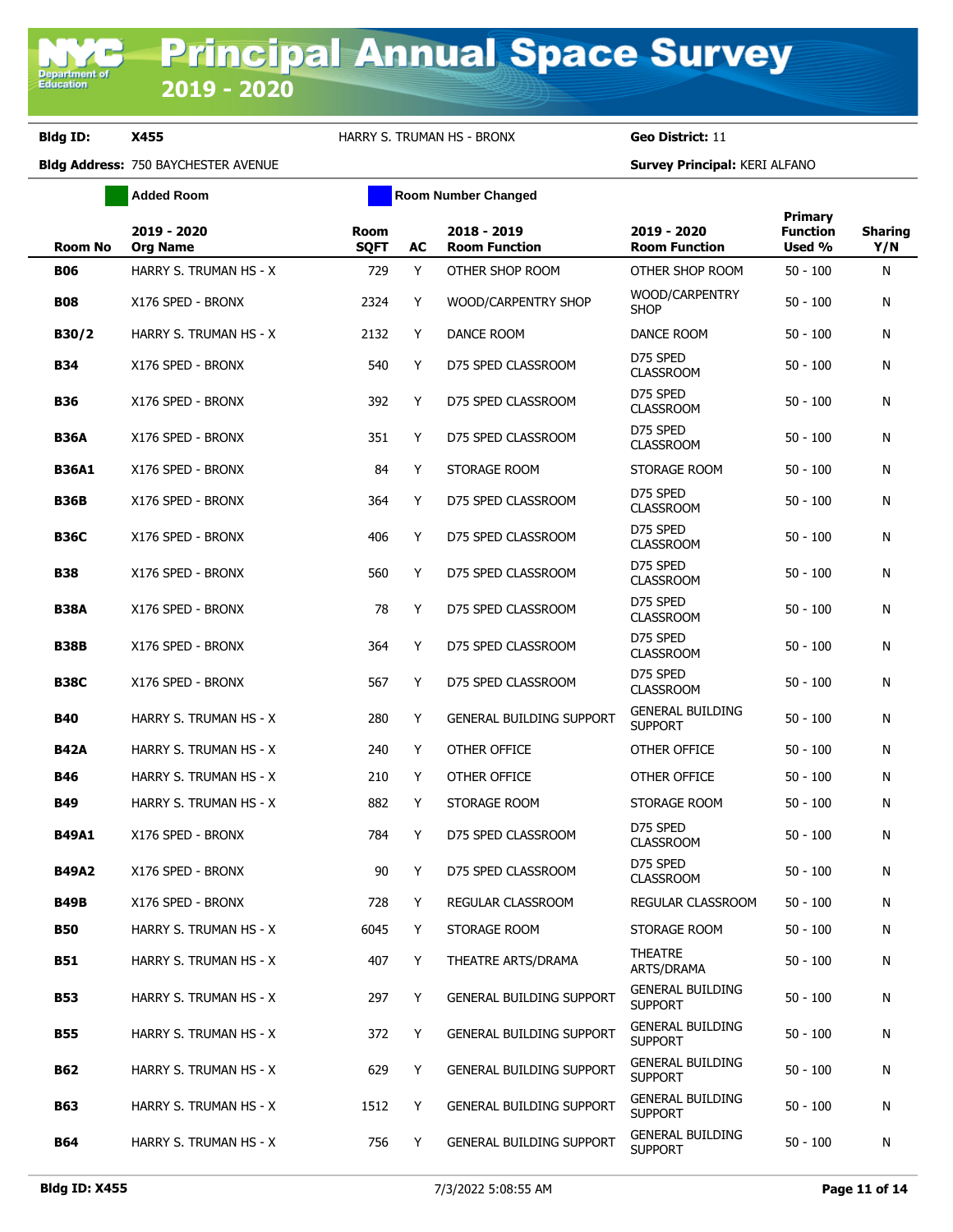**Added Room Room Room Number Changed** 

| <b>Room No</b>    | 2019 - 2020<br><b>Org Name</b> | <b>Room</b><br><b>SQFT</b> | AC | 2018 - 2019<br><b>Room Function</b> | 2019 - 2020<br><b>Room Function</b>       | Primary<br><b>Function</b><br>Used % | <b>Sharing</b><br>Y/N |
|-------------------|--------------------------------|----------------------------|----|-------------------------------------|-------------------------------------------|--------------------------------------|-----------------------|
| <b>B66</b>        | HARRY S. TRUMAN HS - X         | 667                        | Y  | <b>GENERAL BUILDING SUPPORT</b>     | <b>GENERAL BUILDING</b><br><b>SUPPORT</b> | $50 - 100$                           | N                     |
| C309              | HARRY S. TRUMAN HS - X         | 200                        | Y  | <b>GENERAL BUILDING SUPPORT</b>     | <b>GENERAL BUILDING</b><br><b>SUPPORT</b> | 50 - 100                             | N                     |
| C337              | HARRY S. TRUMAN HS - X         | 200                        | Y  | <b>GENERAL BUILDING SUPPORT</b>     | <b>GENERAL BUILDING</b><br><b>SUPPORT</b> | 50 - 100                             | N                     |
| C509              | HARRY S. TRUMAN HS - X         | 256                        | Y  | <b>GENERAL BUILDING SUPPORT</b>     | <b>GENERAL BUILDING</b><br><b>SUPPORT</b> | 50 - 100                             | N                     |
| C537              | HARRY S. TRUMAN HS - X         | 200                        | Y  | <b>GENERAL BUILDING SUPPORT</b>     | GENERAL BUILDING<br><b>SUPPORT</b>        | $50 - 100$                           | N                     |
| C637              | HARRY S. TRUMAN HS - X         | 200                        | Y  | <b>GENERAL BUILDING SUPPORT</b>     | GENERAL BUILDING<br><b>SUPPORT</b>        | 50 - 100                             | N                     |
| C709              | HARRY S. TRUMAN HS - X         | 200                        | Y  | <b>GENERAL BUILDING SUPPORT</b>     | GENERAL BUILDING<br><b>SUPPORT</b>        | 50 - 100                             | N                     |
| C737              | HARRY S. TRUMAN HS - X         | 200                        | Y  | <b>GENERAL BUILDING SUPPORT</b>     | <b>GENERAL BUILDING</b><br><b>SUPPORT</b> | 50 - 100                             | N                     |
| <b>CB44S</b>      | HARRY S. TRUMAN HS - X         | 3838                       | Y  | <b>GENERAL BUILDING SUPPORT</b>     | <b>GENERAL BUILDING</b><br><b>SUPPORT</b> | 50 - 100                             | N                     |
| <b>CB50</b>       | HARRY S. TRUMAN HS - X         | 72                         | Y  | <b>GENERAL BUILDING SUPPORT</b>     | GENERAL BUILDING<br><b>SUPPORT</b>        | 50 - 100                             | N                     |
| G1A               | X176 SPED - BRONX              | 17955                      | Y  | <b>GYMNASIUM</b>                    | <b>GYMNASIUM</b>                          | 50 - 100                             | N                     |
| G5A-B             | HARRY S. TRUMAN HS - X         | 5005                       | Y  | <b>GYMNASIUM</b>                    | <b>GYMNASIUM</b>                          | 50 - 100                             | N                     |
| G5C               | HARRY S. TRUMAN HS - X         | 2508                       | Y  | <b>GYMNASIUM</b>                    | gymnasium                                 | 50 - 100                             | N                     |
| G71               | HARRY S. TRUMAN HS - X         | 702                        | Y  | <b>COACH'S OFFICE</b>               | <b>COACH'S OFFICE</b>                     | 50 - 100                             | N                     |
| G73               | HARRY S. TRUMAN HS - X         | 728                        | Y  | OTHER OFFICE                        | OTHER OFFICE                              | 50 - 100                             | N                     |
| G85               | HARRY S. TRUMAN HS - X         | 182                        | Y  | OTHER OFFICE                        | OTHER OFFICE                              | 50 - 100                             | N                     |
| G87               | HARRY S. TRUMAN HS - X         | 182                        | Y  | <b>AP'S OFFICE</b>                  | AP'S OFFICE                               | 50 - 100                             | N                     |
| G91               | HARRY S. TRUMAN HS - X         | 208                        | Y  | OTHER OFFICE                        | OTHER OFFICE                              | $50 - 100$                           | N                     |
| G93               | HARRY S. TRUMAN HS - X         | 729                        | Y  | <b>COACH'S OFFICE</b>               | <b>COACH'S OFFICE</b>                     | 50 - 100                             | N                     |
| GYM2A             | HARRY S. TRUMAN HS - X         | 2508                       | Y  | GYMNASIUM                           | <b>GYMNASIUM</b>                          | 50 - 100                             | N                     |
| <b>GYM2AS</b>     | HARRY S. TRUMAN HS - X         | 180                        | Y. | STORAGE ROOM                        | STORAGE ROOM                              | $50 - 100$                           | N                     |
| <b>GYM3BA</b>     | HARRY S. TRUMAN HS - X         | 5016                       | Y  | <b>GYMNASIUM</b>                    | <b>GYMNASIUM</b>                          | $50 - 100$                           | N                     |
| GYM4A             | HARRY S. TRUMAN HS - X         | 2340                       | Y  | <b>GYMNASIUM</b>                    | GYMNASIUM                                 | $50 - 100$                           | N                     |
| <b>GYM568</b>     | HARRY S. TRUMAN HS - X         | 7524                       | Y  | <b>GYMNASIUM</b>                    | <b>GYMNASIUM</b>                          | 50 - 100                             | N                     |
| KIT               | HARRY S. TRUMAN HS - X         | 1540                       | Y  | <b>KITCHEN</b>                      | <b>KITCHEN</b>                            | $50 - 100$                           | N                     |
| POOL1             | HARRY S. TRUMAN HS - X         | 5394                       | Y  | SWIMMING POOL                       | SWIMMING POOL                             | $50 - 100$                           | N                     |
| POOL <sub>2</sub> | HARRY S. TRUMAN HS - X         | 3720                       | Y  | SWIMMING POOL                       | SWIMMING POOL                             | 50 - 100                             | N                     |
| 110               | HARRY S. TRUMAN HS - X         | 1640                       | Y  |                                     | <b>REGULAR CLASSROOM</b><br>- HS GRADES   |                                      | N                     |
| 541               | X176 SPED - BRONX              | 1128                       | Y  |                                     | D75 SPED<br><b>CLASSROOM</b>              |                                      | N                     |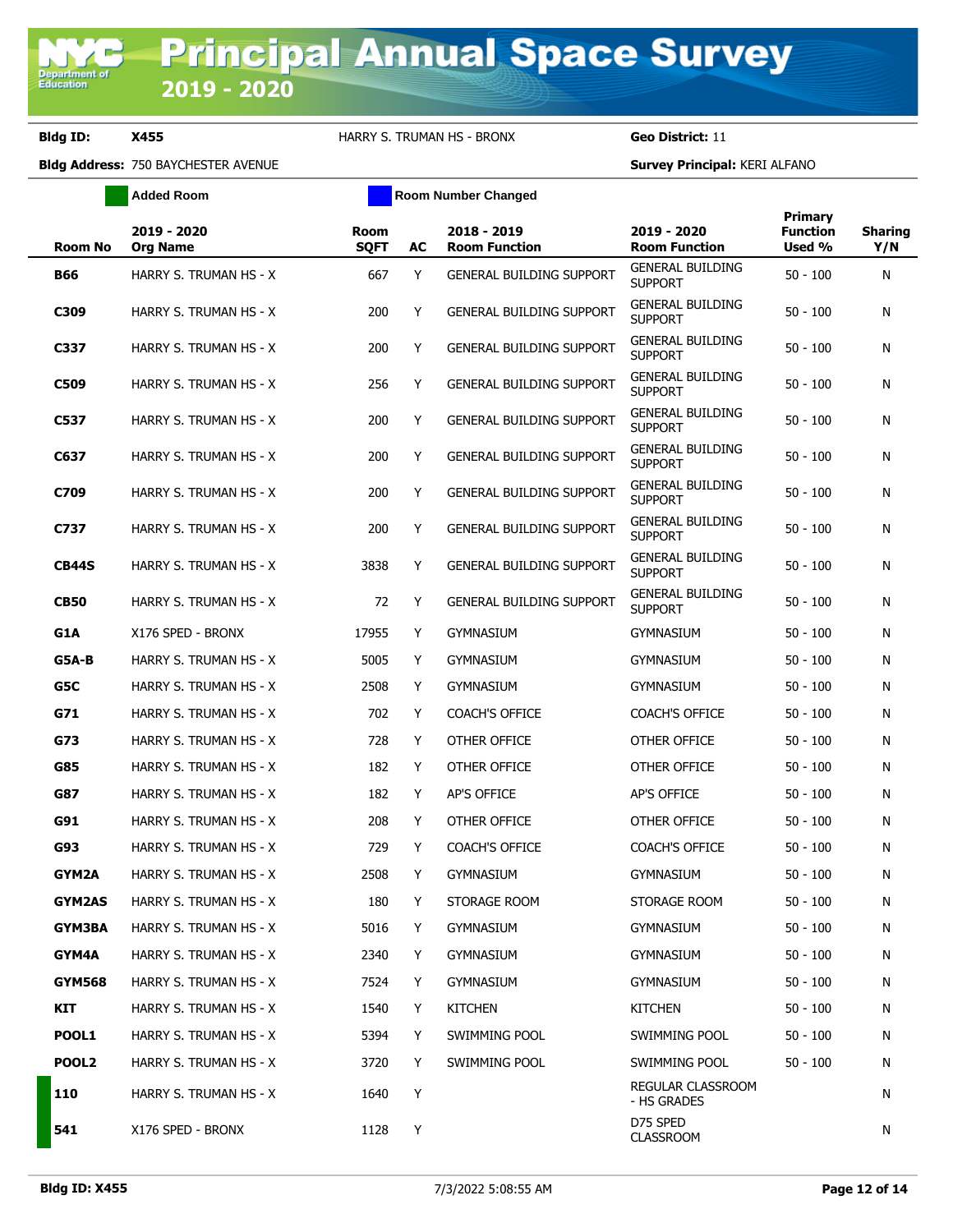| Department of<br><b>Education</b> | 2019 - 2020                                                                                                                                                                                                                                                                                                                                                                                                                                                    |                            |    | <b>Principal Annual Space Survey</b> |                                      |                                             |                       |
|-----------------------------------|----------------------------------------------------------------------------------------------------------------------------------------------------------------------------------------------------------------------------------------------------------------------------------------------------------------------------------------------------------------------------------------------------------------------------------------------------------------|----------------------------|----|--------------------------------------|--------------------------------------|---------------------------------------------|-----------------------|
| <b>Bldg ID:</b>                   | X455                                                                                                                                                                                                                                                                                                                                                                                                                                                           | HARRY S. TRUMAN HS - BRONX |    |                                      | Geo District: 11                     |                                             |                       |
|                                   | <b>Bidg Address: 750 BAYCHESTER AVENUE</b>                                                                                                                                                                                                                                                                                                                                                                                                                     |                            |    |                                      | <b>Survey Principal: KERI ALFANO</b> |                                             |                       |
|                                   | <b>Added Room</b>                                                                                                                                                                                                                                                                                                                                                                                                                                              | <b>Room Number Changed</b> |    |                                      |                                      |                                             |                       |
| <b>Room No</b>                    | 2019 - 2020<br><b>Org Name</b>                                                                                                                                                                                                                                                                                                                                                                                                                                 | <b>Room</b><br><b>SQFT</b> | AC | 2018 - 2019<br><b>Room Function</b>  | 2019 - 2020<br><b>Room Function</b>  | <b>Primary</b><br><b>Function</b><br>Used % | <b>Sharing</b><br>Y/N |
| 550                               | X176 SPED - BRONX                                                                                                                                                                                                                                                                                                                                                                                                                                              | 1092                       | Y  |                                      | D75 SPED<br><b>CLASSROOM</b>         |                                             | N                     |
| 554                               | X176 SPED - BRONX                                                                                                                                                                                                                                                                                                                                                                                                                                              | 1066                       | Y  |                                      | D75 SPED<br><b>CLASSROOM</b>         |                                             | N                     |
| 558                               | X176 SPED - BRONX                                                                                                                                                                                                                                                                                                                                                                                                                                              | 1066                       | Y  |                                      | D75 SPED<br><b>CLASSROOM</b>         |                                             | N                     |
| 561                               | X176 SPED - BRONX                                                                                                                                                                                                                                                                                                                                                                                                                                              | 702                        | Y  |                                      | D75 SPED<br><b>CLASSROOM</b>         |                                             | N                     |
|                                   | How many hallway bathrooms for students are there in your building?<br>Are any of the student bathrooms being shared by multiple schools?<br>Are all the student bathrooms open throughout the day?<br>Please identify the number of non-instructional spaces, not reported above, being used for<br>instructional purposes, academic intervention services, or therapeutic or counseling services:<br>Are any of those non-instructional spaces being shared? |                            |    |                                      |                                      |                                             |                       |
|                                   |                                                                                                                                                                                                                                                                                                                                                                                                                                                                |                            |    |                                      |                                      |                                             |                       |
|                                   |                                                                                                                                                                                                                                                                                                                                                                                                                                                                |                            |    |                                      |                                      |                                             |                       |
|                                   |                                                                                                                                                                                                                                                                                                                                                                                                                                                                |                            |    |                                      |                                      |                                             |                       |
|                                   |                                                                                                                                                                                                                                                                                                                                                                                                                                                                |                            |    |                                      |                                      |                                             |                       |